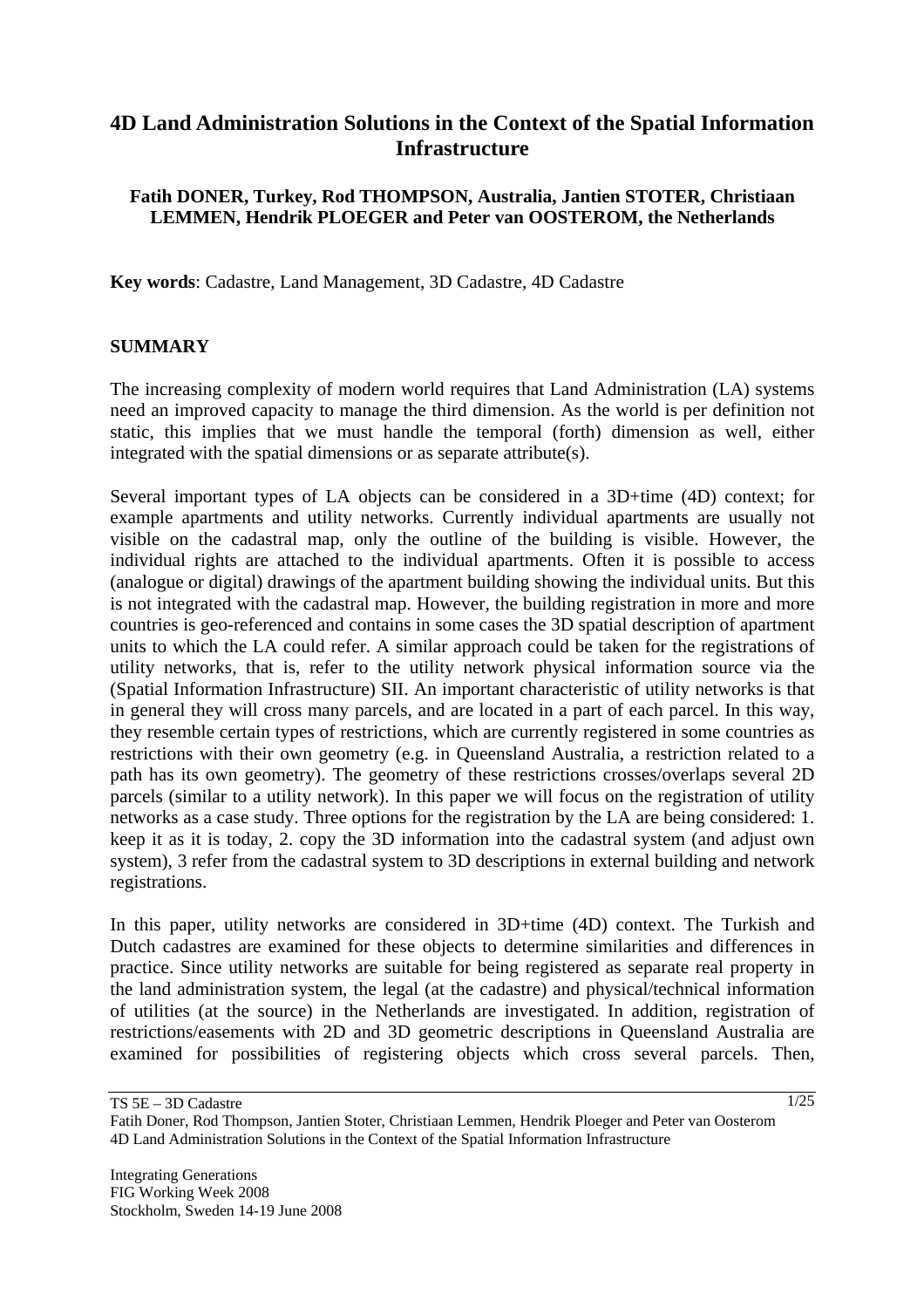alternatives and modeling approaches of the land administration domain model (LADM) for 4D LA are evaluated. Some advantages and disadvantages in relation to this are presented.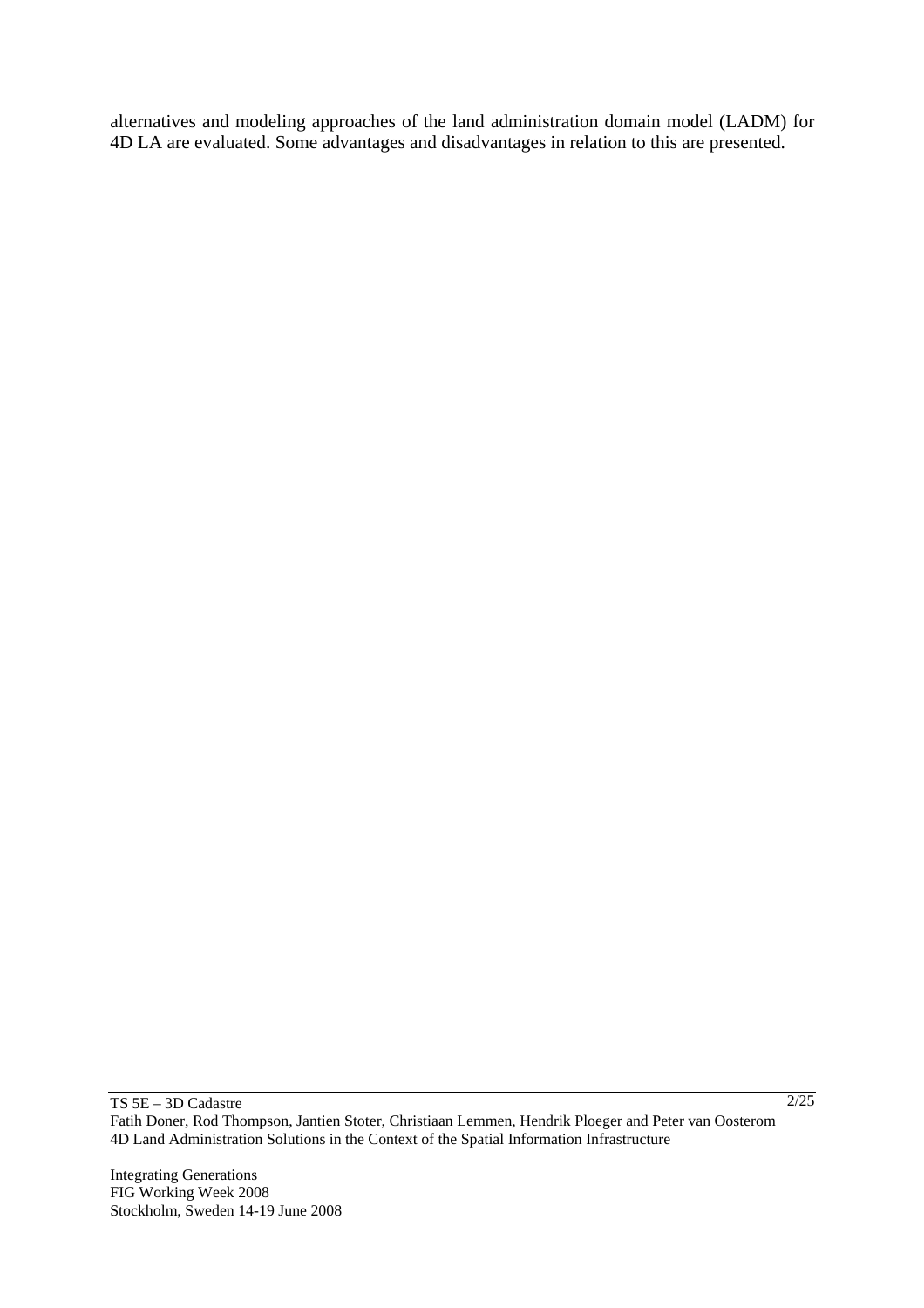# **4D Land Administration Solutions in the Context of the Spatial Information Infrastructure**

## **Fatih DONER, Turkey, Rod THOMPSON, Australia, Jantien STOTER, Christiaan LEMMEN, Hendrik PLOEGER and Peter van OOSTEROM, the Netherlands**

## **1. INTRODUCTION**

Traditional two dimensional land administration (land registration and cadastre: LA) systems have shown limitations to cope with increasingly complex rights, restrictions and responsibilities which occur in today's modern world. Although every country has its own laws and cadastral regulations and approaches, it can be generally said that access to information with respect to the third dimension of land is poor in land administration systems (UN and FIG**,** 1999; Van der Molen 2003). As the world is per definition not static, this implies that we must handle the time (fourth) dimension as well to be able to manage the dynamics in land administration. The temporal dimension can be handled by either integrating with the spatial dimensions or as separate attribute(s).

One of the solutions for improving land administration in case of need for 3D representations is to keep the geometry of 3D objects in the databases of organizations that are responsible for them (e.g. registrations of buildings, tunnels, cables, pipelines and other constructions) and to refer to this information from the land administration when needed. This whilst realizing that the geometry of the 3D legal space does not always have to be the same as the geometry of the real world object. We call this the 'Spatial Information Infrastructure (SII) approach'. In this context the temporal aspect is a key aspect where one registration is referring to objects in another. The referred object may change over time (or even be deleted), therefore to keep the references correct and the systems consistent, one must be able to refer to a specific version in time (that always has to be present). This is specifically important in case the reference is not only used for querying but also to identify the spatial extent to which rights apply in the land administration.

In this paper we consider utility networks in a 3D+time (4D) 'legal space' context and section 2 starts with an introduction of the conceptual basis of 4D land administration. This is followed by an explanation of the usefulness of the SII, especially when referring to 3D geometries in another registration (section 3). The LA of Turkey and the Netherlands are examined to determine similarities and differences in practice in respectively sections 4 and 5. Since utility networks are suitable to be registered as distinct real properties in the Netherlands, the legal registration (maintained by the cadastre) and the physical and technical information on the utilities (maintained for each separate network by the owner) in this country are researched. In addition, registration of restrictions/easements with 2D and 3D geometric descriptions in Queensland Australia are examined to show possibilities of registering objects which cross several parcels (section 6). In section 7 we discuss the temportal side of land administration. Then, respectively sections 8 and 9 consider the alternatives and modeling approaches in the context of the land administration domain model

TS 5E – 3D Cadastre Fatih Doner, Rod Thompson, Jantien Stoter, Christiaan Lemmen, Hendrik Ploeger and Peter van Oosterom 4D Land Administration Solutions in the Context of the Spatial Information Infrastructure

Integrating Generations FIG Working Week 2008 Stockholm, Sweden 14-19 June 2008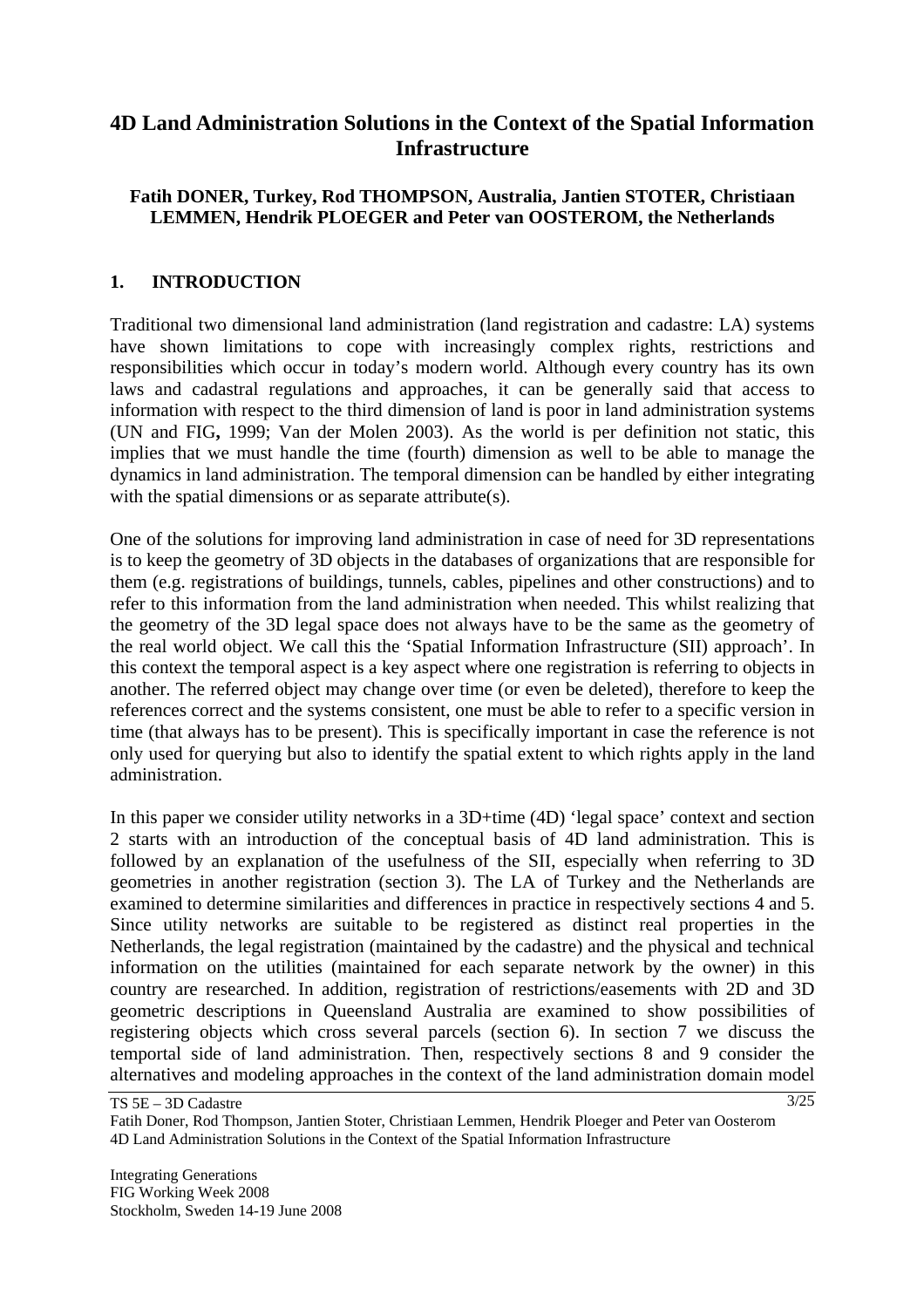(LADM) for 4D LA. Some advantages and disadvantages are presented and the main conclusions are given in section 10.

# **2. CONCEPTUAL BASIS OF 4D LAND ADMINISTRATION**

From a conceptual point of view, one of the foundations of the 2D LA is that there can be no gaps or overlaps in the parcelation on which the rights are based, that is, a planar partition of the surface (implying property volumes defined by the space columns above and below the ground surface parcel). The same foundation (a partition of space with no overlaps or gaps) is also the basis of the conceptual thinking with respect to 3D LA (Stoter, 2004). This conceptual view is not per se directly translated into an identical 3D technical implementation. The most advanced translation would be to have a system based on a complete 3D topological structure based on volumes, faces, edges and nodes (as extension of the current systems based on a 2D topology with faces, edges and nodes). However, in the short term a practical technical solution for the implementation could be: use the 2D parcels as basis (with their implied column volumes) for the partition of space, but subtract from this the 'exceptional' cases of volume parcels with a complete 3D description (e.g. in the form of a polyhedron).

The conceptual foundation of a 4D LA is again the partition concept: no overlaps or gaps in the rights (Van Oosterom et al., 2006). In this case it is not only space, which is considered, but also in parallel the time dimension. So, every right is attached to a primitive in 4D space. The boundaries mark the discontinuity in the relationships (rights) between people and land. Within a 4D volume primitive, the rights are homogenous. A boundary can be a spatial boundary, in the traditional sense, the separation between 2 parcels, but a boundary can also be a temporal boundary: the right has been transferred from one (or more) person(s) to (an)other persons. In theory there could be mixed boundaries, in case of dynamic objects; e.g. a moving river as boundary or a moving right belonging to a nomadic group. The 4D partition is in fact the foundation of our (legal) cadastral thinking on the organization of rights. Similar to the 3D LA implementation, the next question is how to implement these concepts in a system. The most natural option may be to use a 4D space-time topological structure as the foundation, which will guarantee the consistency. However, these 4D topological structures are not yet available in the current software packages (DBMS, GIS, CAD systems) and more R&D is first needed. An alternative is a technical solution based on 3D spatial attributes and separate temporal attributes. In this solution, there is no natural guarantee that the result is a 4D partition. Additional constraints should be formulated to obtain (or at least to get close) to the partition. For example, if one 3D volume parcel is split into two new volume parcels, then one has to make sure that when the old 3D volume object becomes invalid, at the same moment the two new 3D volume object becomes valid. This can be enforced by defining constraints on the 3D space and time attributes of the instances of the LA system. So, there is no moment in time when the same location (point) in space is covered by none or two or more conflicting rights (such as unrestricted ownership/freehold). It remains an open issue whether dynamic objects could also be modeled in the technical solution of independent 3D space and

TS 5E – 3D Cadastre

4/25

Fatih Doner, Rod Thompson, Jantien Stoter, Christiaan Lemmen, Hendrik Ploeger and Peter van Oosterom 4D Land Administration Solutions in the Context of the Spatial Information Infrastructure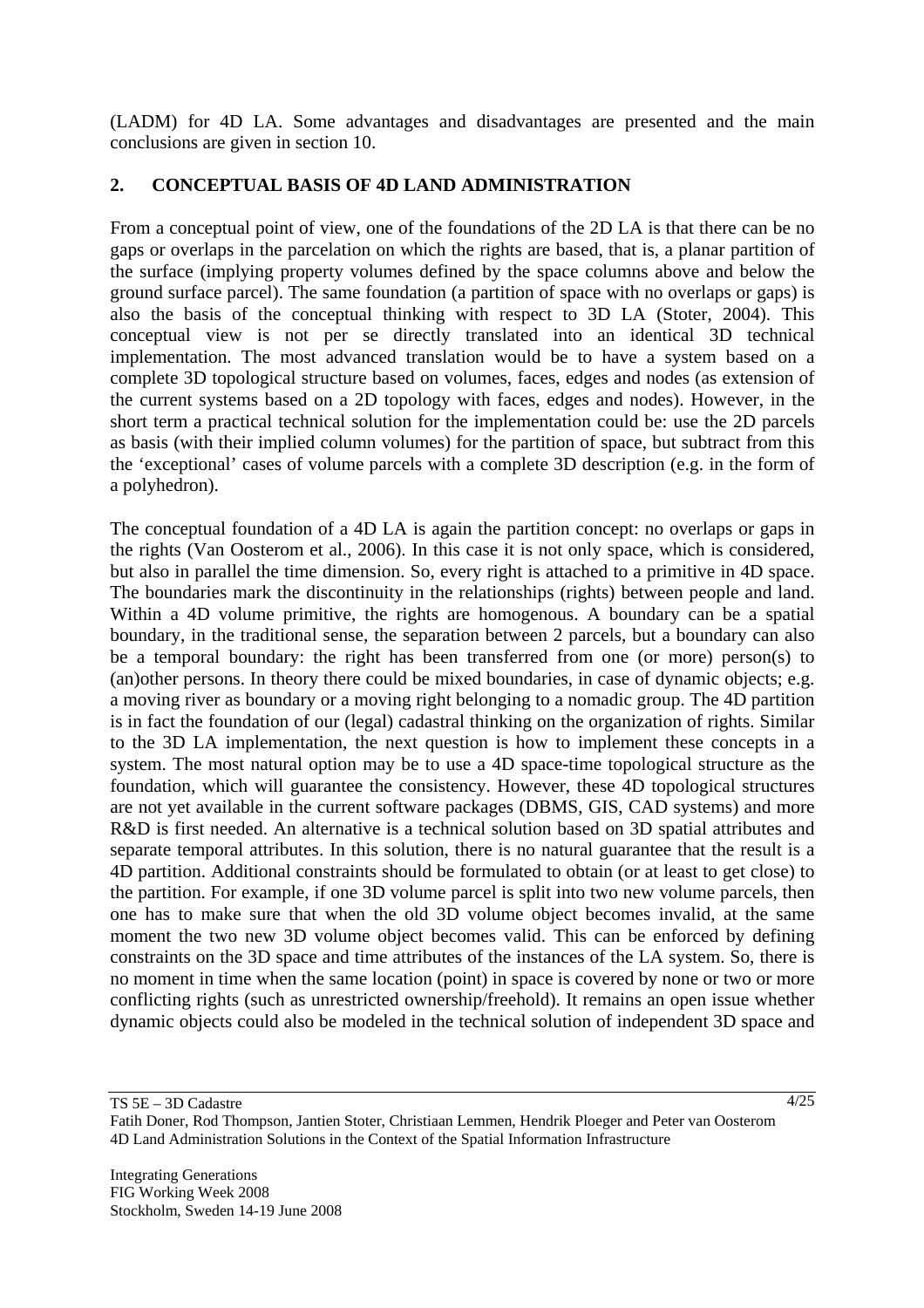time attributes; due to the continuous movement there are 'non-vertical' walls in the temporal  $dimension<sup>1</sup>$ 

# **3. LAND ADMINISTRATION WITHIN THE SII CONTEXT**

Regarding the spatial nature of the land data, SII has gained great importance to use the spatial data in an efficient and flexible way thereby address to problems of current land administration systems that show a limitation to mange the complex and dynamic relationship between public and private rights, restrictions and responsibilities on land. At this stage, land should be considered not only as a certain surface area of the earth but also the materials beneath the surface, the air above the surface, and everything attached to the surface. Via SII, current LA can benefit from distributed registrations (e.g building registration) that deal with objects located in third dimension of land.

Main objects in LA with 4D characteristic are apartments and underground utilities. Currently individual apartments are usually not visible on the cadastral map, only the outline of the building as related to the ground is visible. However, the rights are attached to the individual apartments. Often it is possible to access (analogue or digital) drawings of the apartment building showing the individual units. But this is not integrated with the cadastral map. However, the building registration in more and more countries is geo-referenced and contains the 3D spatial description of apartment units to which the LA could refer. A similar approach could be taken for the registration of rights on utility networks, that is, refers to the source of physical information on the utility network (geometry) via a SII. A characteristic of utility networks is that they cross many parcels, and the infrastructure is located in a part of the parcel. In this way, they resemble certain types of restrictions, which are currently registered in some countries with their own geometry (e.g. in Queensland Australia, a restriction related to a path has its own geometry). The geometry of these restrictions crosses/overlaps several 2D parcels (similar to a utility network). In this paper we will focus on the registration of utility networks as a case study because this registration shows some specific temporal aspects, which are initial creation (moment of birth), changes during life time (including splitting and merging networks), and finally deletion (moment of dying). The LA has three options for the registration of objects with 3D geometries: 1. keep it as it is today, 2. copy the 3D information into the cadastral system (and adjust the cadastral system), 3 refer from the cadastral system to 3D descriptions in external registrations of utility networks.

# **4. CURRENT SITUATION OF UNDERGROUND UTILITIES IN TURKEY**

### **Rights and registrations**

In many countries, underground objects such as pipelines, tunnels, cables and their legal relationship with private properties are situations in which the current 2D LA systems have shown limitations in the registration of the legal situation. This is equally true for Turkish

 $\overline{\phantom{a}}$ <sup>1</sup> Parcels with static geometry generate vertical walls in temporal dimension (see figure 8), but parcels that continuously move will generate non-vertical walls as boundaries in the temporal dimension.

<sup>5/25</sup>

Fatih Doner, Rod Thompson, Jantien Stoter, Christiaan Lemmen, Hendrik Ploeger and Peter van Oosterom 4D Land Administration Solutions in the Context of the Spatial Information Infrastructure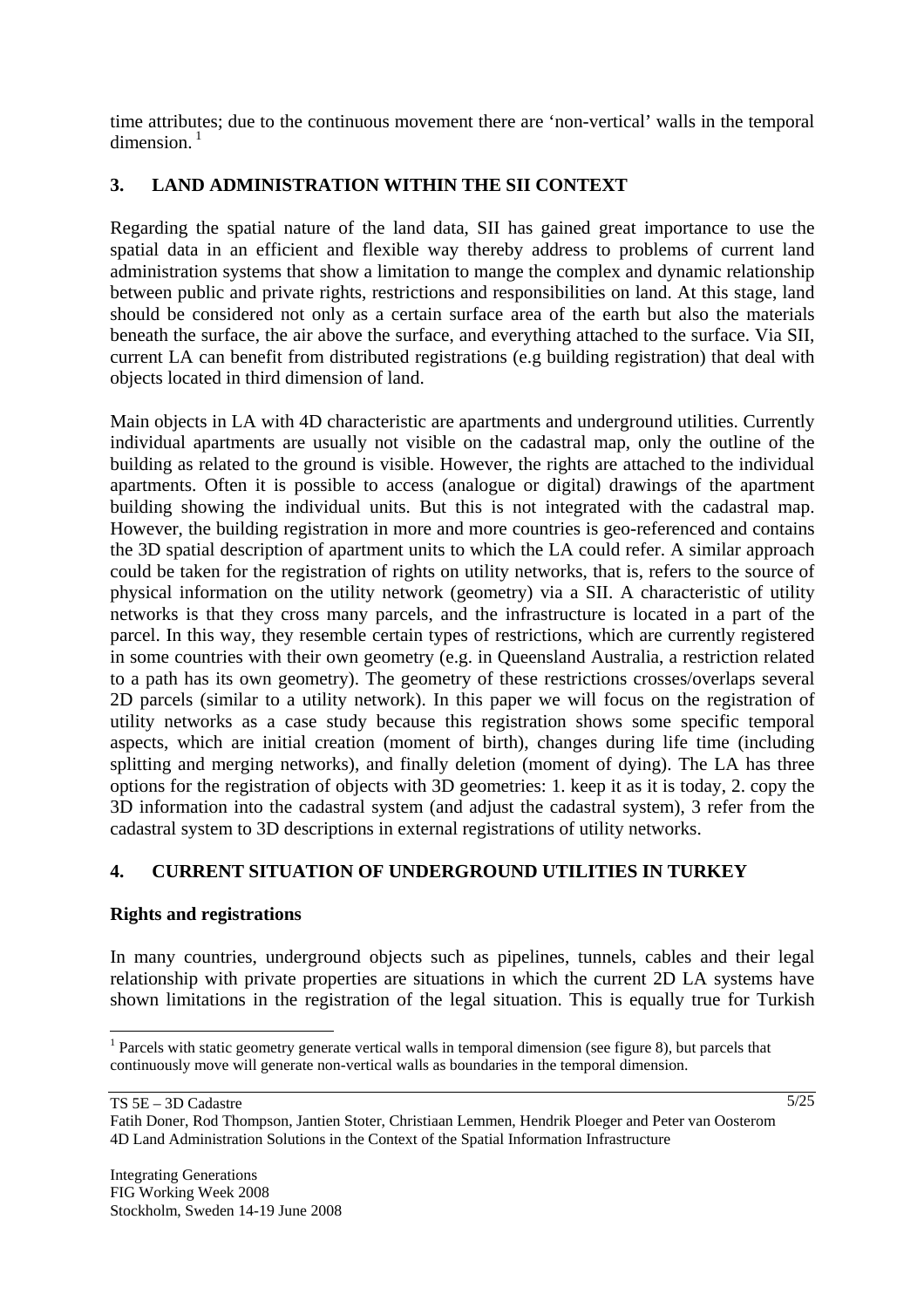situation. In Turkey, from legal point of view, underground objects are not considered as immovables and therefore are not described in transaction deeds nor registered in LA. Moreover, many underground objects related to infrastructure (utility networks) are located under public lands (e.g. roads). According to the Article 16 of Cadastre Law (1987), public lands are not registered. Hence, the legal ownership situation of the utility infrastructure crossing these public lands remains unknown unless it crosses a private property. In addition to this, if the owner of the underground object is the same as the owner of the parcel no right/restriction is established on the parcel (e.g. in case an underground construction for water utility crosses a parcel owned by the municipality). Generally, easement rights are used to establish the legal situation when the utility network crosses parcels owned by a private person or corporation. The holder of the easement right is the owner of the underground object. Establishment of this easement right forces the owner of the parcel to tolerate the construction below, on or above his parcel and sometimes also to provide access to the utility construction. Another approach is to expropriate the parcels that a network crosses. In this approach, the full ownership of the parcel belongs to the owner of the network. Therefore no right or restriction is established in the land administration that could indicate the existence of the underground network. In addition, the owner of the parcel can be forced to tolerate underground constructions (e.g. tunnels) which are built for national transportation purposes as long as existence of the constructions do not cause any inconvenience (damage, vibration etc) on the surface construction. It is not clear in the law if this situation can be registered as a restriction or not in LA.

In Turkey, three cases can be distinguished in LA for the representation of the legal status of lands and underground utilities:

- The owner of the underground utility is entitled to use the space above or below the surface parcel by means of limited rights such as superficies and easement rights. If easements rights are not applied to the full parcel, 2D drawings are used to describe the location of the underground objects.
- The person who holds a utility network is also the owner of the surface parcel. No limited rights are registered. In case of expropriation before construction of the utility, the situation is the same because ownership of the parcel passes to the owner of the network.
- The owner of the surface parcel is forced to tolerate a network under his or her parcel unless there is justifiable objection against this usage. In this case, the person using space above or below the surface is not owner of the surface parcel and has no right on the surface parcel. In this case, no spatial information (2D/3D) can be found about the underground utility in LA.

In all cases the construction itself above, on and below the surface is not registered in LA. For the first case, an indication of the existence of these objects can be found by examining the limited rights that are established on surface parcels intersecting with a construction. For the last two cases, no information can be found in land administration about the underground construction.

TS 5E – 3D Cadastre

Fatih Doner, Rod Thompson, Jantien Stoter, Christiaan Lemmen, Hendrik Ploeger and Peter van Oosterom 4D Land Administration Solutions in the Context of the Spatial Information Infrastructure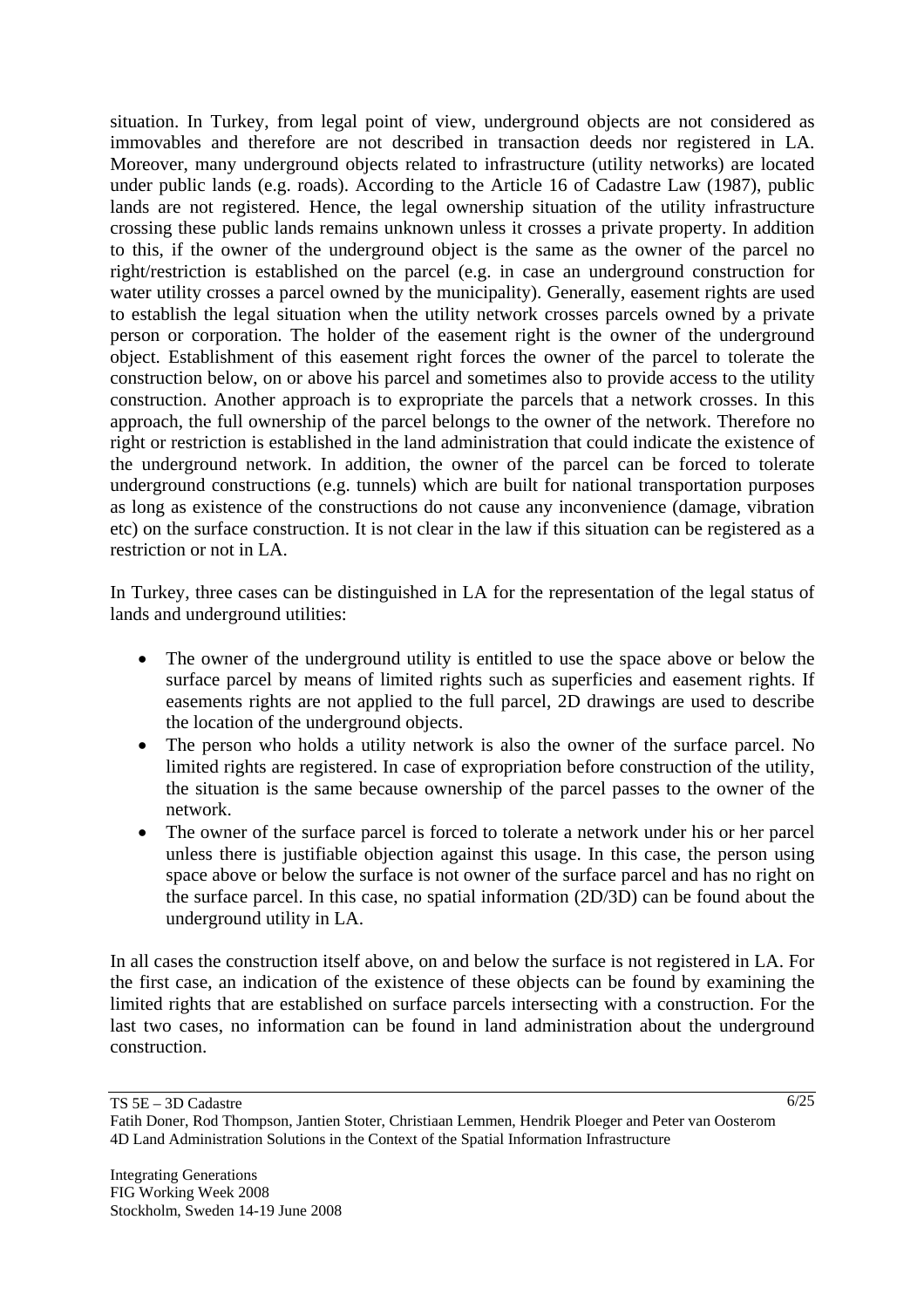### **Surveying and mapping the underground utilities**

Since the ownership of underground objects are not subject to registration, LA does not deal with surveying and mapping this kinds of objects in Turkey. Apart from a legal notification on the parcel in LA, drawings for the limited rights can be included to LA if only some part of the surface parcel is affected by the limited rights. However, these drawings are only available as separate documents and not digitally linked to records describing the associated rights in land. Full geometry of the object (neither 2D nor 3D) does not exist in LA. At this stage, an exception is given for high voltage power lines. The whole geometry of a high voltage power line is drawn on cadastre map if the line crosses several parcels (see Figure 1). In addition, for affected areas in case of high voltage power lines, easement plans are presented in 2D. This means that only the footprint of the area is defined. The owners of interesting parcels still own the land under the cables, but they are restricted in the remaining use of this land. This restriction is determined by other organizations based on different legislation, and the cadastre does not get involved in this question. However, this restriction on a surface parcel can be notified in the land administration (Doner and Biyik, 2007).



Figure 1. A cadastre map with high voltage power line (from Demir et al., 2008)

Several organizations are responsible for establishing utility services but in most situations, no integration and data sharing exists. Every organization maintains its own data related to the utilities with different systems and standards. In some situations it is even impossible to find spatial information (2D/3D) showing the location of the network. Often insufficient/incomplete documents are available describing previously existing pipelines or some of those documents are not accurate enough. Insufficient and unclear information about location and depth of underground utilities have caused various problems and even resulted in tragic accidents. For example, it was reported that in Bursa, the economic loss of the damage to gas pipelines was two hundred thousand US dollars in 2005 (Karatas, 2007). Also, in Istanbul, with its over fifteen million population, some accidents have occurred during

TS 5E – 3D Cadastre

Fatih Doner, Rod Thompson, Jantien Stoter, Christiaan Lemmen, Hendrik Ploeger and Peter van Oosterom 4D Land Administration Solutions in the Context of the Spatial Information Infrastructure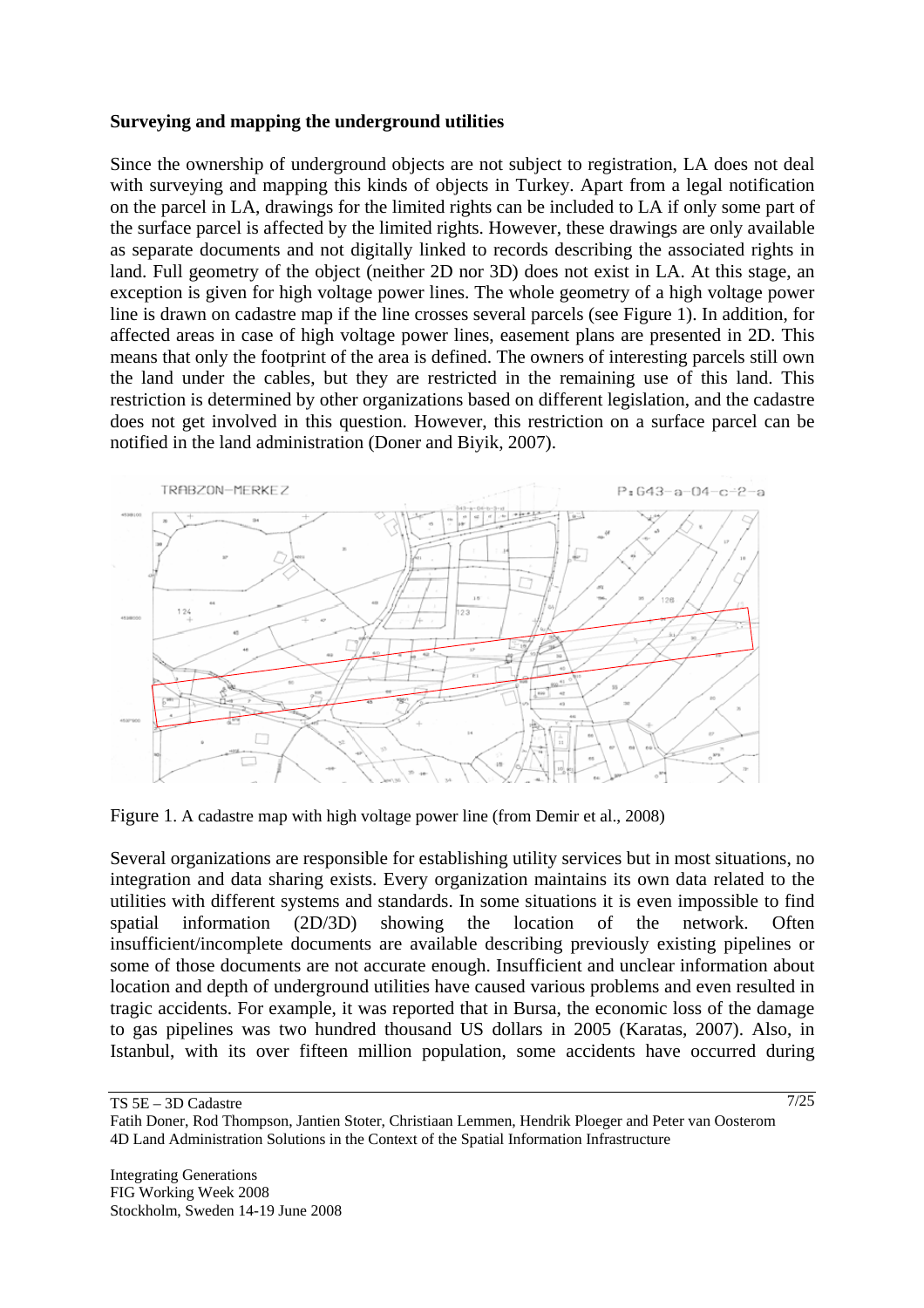excavation operations which resulted in damage to telecommunication networks and subway line and caused important amount of direct and indirect economic loss.

To provide coordination between different organizations which are responsible for infrastructure facilities within 500.000+ cities, a law (number 3030) was put into practice and the Infrastructure Coordination Center, AYKOME, was established in 1984. It is the responsibility of the AYKOME to plan, coordinate and inspect the projects for water, electricity, tramway, subway, gas, telecommunication etc. Primary objective of the establishment of AYKOME is to determine how space is occupied by public infrastructure objects in cities. Thereby it enables a more efficient spatial planning, safer implementation of under/above ground spatial activities, and better economical management of infrastructural objects. However, accuracy of positional data provided sometimes does not allow defining the underground objects clearly. Also in most situations, location of the object is in a local reference system and 2D. Apart from AYKOME, some municipalities have developed projects to maintain information for utilities on their territories with the help of GIS (Geographical Information Systems). Figure 2 is an example from a municipality in Istanbul. It shows natural gas and water supply pipelines together with other cadastral data sets such as buildings and parcels.



**Figure 2**. Network map of gas (red) and water (blue) supply pipelines together with cadastral data

 $8/25$ 

Integrating Generations FIG Working Week 2008 Stockholm, Sweden 14-19 June 2008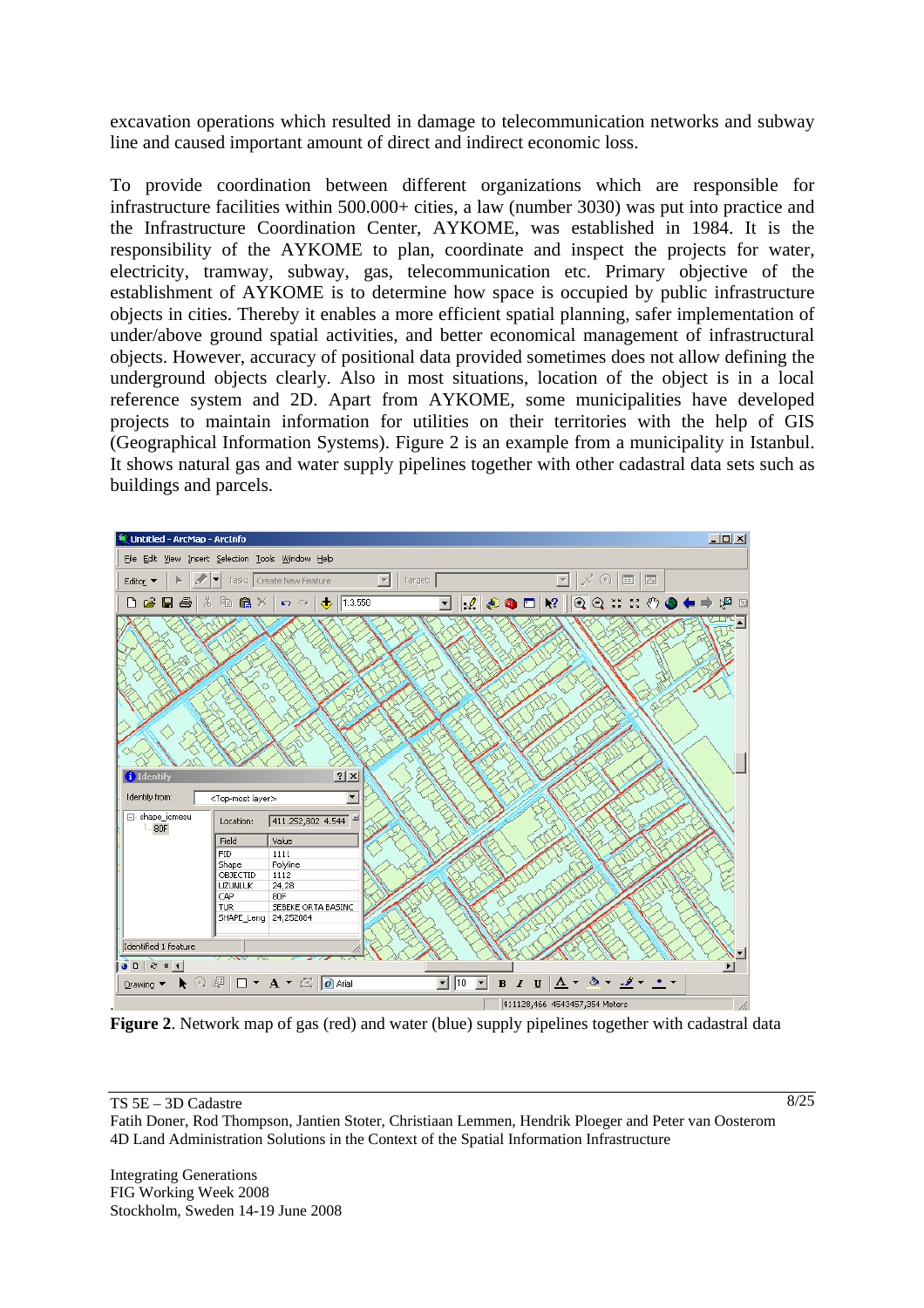Physical underground objects and their legal relationship with private properties is one of the situations in which the current 2D LA has shown limitations. At this stage, the current LA could benefit from information that is maintained by other organizations. A 4D (3D+time) land administration solution which integrates both legal registration at cadastre and physical information at the source can contribute to improve current practice in case of 3D situations in LA and to provide better information about underground utilities.

# **5. REGISTRATION OF UTILITIES IN THE NETHERLANDS**

Dutch law provides two registrations of utilities: a technical registration (geometry) and a legal registration. In both registrations the Netherlands' Kadaster plays a central role. This might easily give the (wrong) impression that there is a direct link between both registrations. It is therefore very important to discern between the aims of the registrations.

- a) Technical registration: the registration of the geometry, in order to avoid damage to the utility in case of works by third parties
- b) Legal registration: the registration of the utility network as an object of property rights (and registration of the property rights themselves).

The first registration has the oldest roots. The need to protect underground (and therefore normally invisible) cables and pipes against damages, triggered in the 1980's with the establishment of the so-called KLIC's (Cable and Pipeline Information Centre). These centres were private institutes, and the result of the cooperation between several utility operators. The KLIC's did not (and still do not) register the networks themselves, but maintain a registration of network operators, in order to get easy access to the relevant parts of network maps kept and maintained by the operators, and therefore to ascertain the location of any utilities in case of planned works in the subsurface. In short, the system works in this way: if one planned works in the subsurface, he may contact the KLIC, providing the exact location of the works. The KLIC notifies all the known network operators in this area, and these will send their own (paper or digital) map of the relevant part of the network directly to the applicant. Alternatively a network operator may also choose to send a surveyor to the location to indicate to the contractor the location of their infrastructure.

In 2008 the Dutch parliament agreed on an act to regulate this information exchange. The Act on Information Exchange Underground Networks (WION, Wet Informatieuitwisseling Ondergrondse Netwerken), transferres the actual KLIC service to the Netherlands' Kadaster. Furthermore it makes it obligatory for the network operators to take part in the service, and for the contractors to do inquiries (by use of the service) before starting the work. In the near future a new system for exchange of information between network operators and the users will be introduced. In this system after the inquiry, the Kadaster computer will automatically set a request for information to the network operators. After the Kadaster has obtained the information, the inquirer will receive one map. For this system to work, a requirement is that the maps of the network operators are digitally available in the national reference system. Main characteristic of this registration is that the spatial information on the network is still maintained by the network operators.

TS 5E – 3D Cadastre Fatih Doner, Rod Thompson, Jantien Stoter, Christiaan Lemmen, Hendrik Ploeger and Peter van Oosterom 4D Land Administration Solutions in the Context of the Spatial Information Infrastructure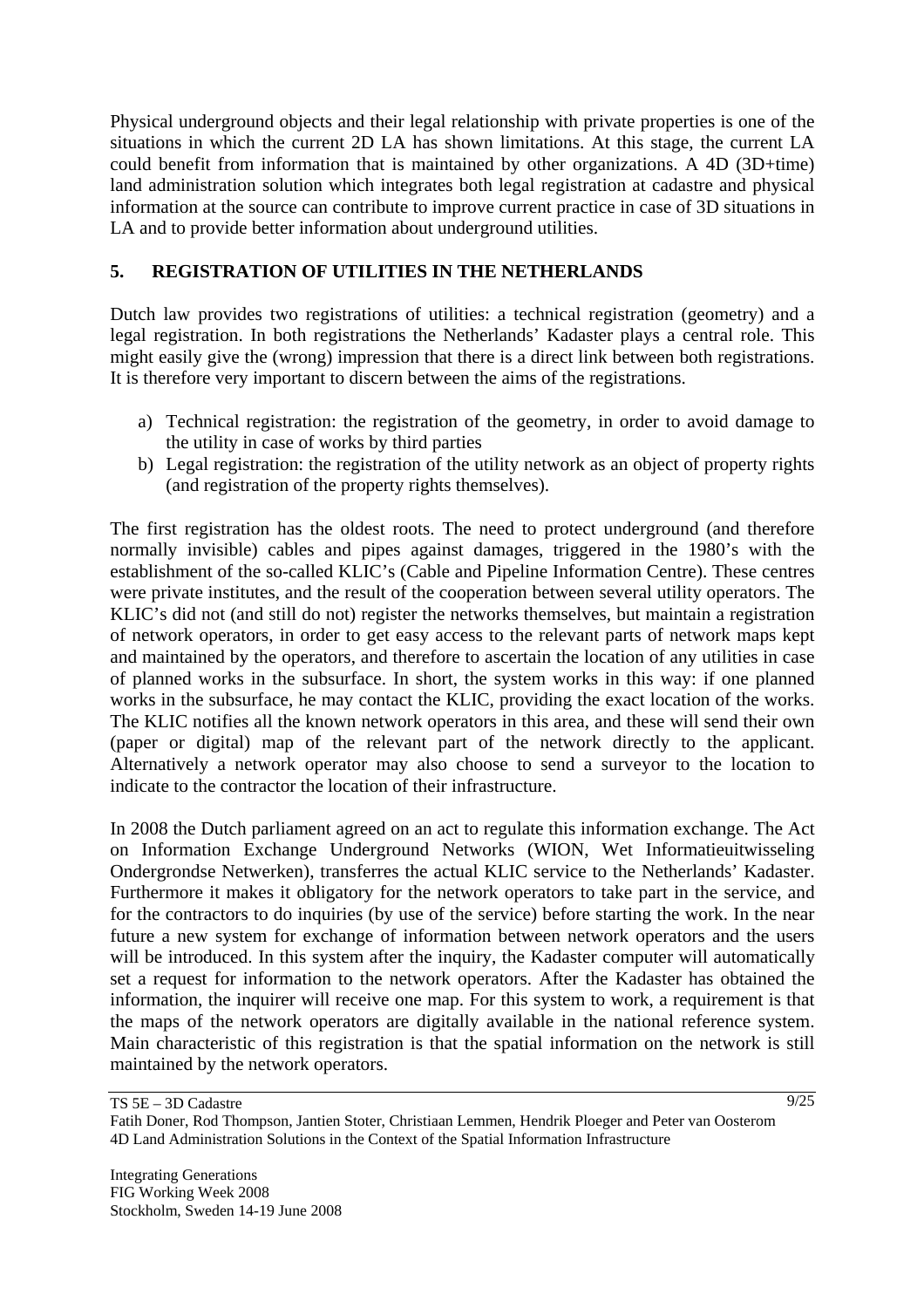This technical registration differs fundamentally from the legal registration. The legal registration of networks by the Netherlands' Kadaster had to be established after a judgment of the Dutch Supreme Court in 2003. Until that moment the legal position of networks (movable or real estate?) was disputed. In practice some networks were transferred as being movable property (chattel), and therefore not registered. If networks were considered to be real estate, the rule *superficies solo cedit*, stating that fixtures will follow the ownership of the land, offered serious problems in the case a network was located in several parcels. However, the solution that the whole network was owned by a collection of landowners, each for the (small) part the network was located in, seemed very impractical. Also in this interpretation of the law, the (ownership of the ) network, or the geometry was not registered in the LA. Only rights established on parcels for the construction of the networks, like real rights and restrictive covenants, are registered in the LA (per parcel). Personal rights (contracts) or public law permits are not registered at all. (Ploeger and Stoter, 2004).

After the 2003 judgment it became clear that underground networks were real estate objects, and therefore property that needs to be registered. This means that, according to the general rules of the Dutch Civil Code, the ownership has to be transferred by a notarial deed, and that the deed needs to be registered in the public registers.

Until 2007 only in the case of telecommunication networks, the Act on Telecommunication gave a clear provision for the ownership. In that special case, the whole network is owned by the operator. In fact this Act gave the provision that the construction of the network in the land would not change the ownership of the network, therefore giving a explicit exception for the rule *superficies solo cedit*. For the registration and transfer of telecommunication networks the Kadaster, in consideration with the Dutch notaries, designed in 2003 a provisional method. Because at that time the Cadastre Act didn't gave any provision for a cadastral identity for networks as such, the deed had to refer to a ground parcel (a *reference parcel*), e.g. the parcel where the starting point of the network could be located. In the Cadastral Registration, a reference to the network, its owners and other rights in it, would be made by use of this parcel number. One should note, that it was not needed that the network operator / network owner would also be the owner of the reference parcel. Therefore the use of this parcel number was just an administrative method for registration of telecommunication networks within the cadastre (Ploeger and Stoter, 2004).

In the beginning of 2007 the Dutch Civil Code got a new provision, stating that a network "of one or more cables or pipes, for the transport of solid material, fluids or gas, energy or information, that is constructed in, on or above the land of an other person, is owned by the competent constructor, or its legal successor." (Book 5, article 20 section 2 Civil Code). A "competent constructor" means that the constructor has the right (e.g. because of a lease, an easement or a contract) to put the cable (or pipeline) in the land of another.

In connection with this new provision of the Civil Code, the Cadastral Act was changed in such way that a network as such could get its own number, like a parcel. This identifier consists out of the prefix 'Netwerken' (networks), the name of the cadastre office of the area where the network is located, a letter that refers to the type of network, and a succeeding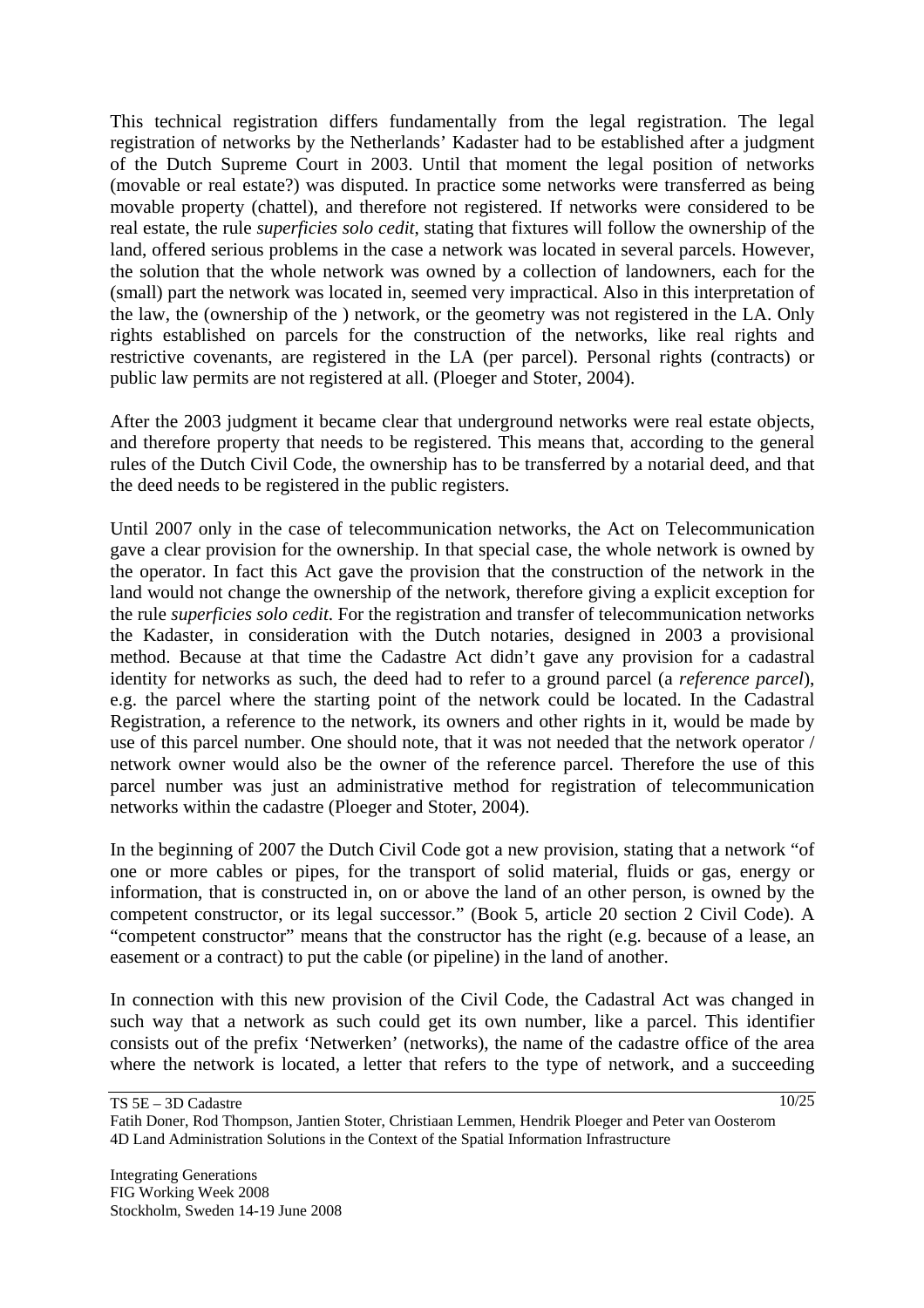number. E.g. 'Netweken Rotterdam', T 1 is the frst telecommunication network registered in Zoetermeer office of the Dutch Cadastre. See Figure 3

| $\Lambda$ adaster-on-line                                                                                                                                                                                                                                                          |                                                        |                     |                                                   |
|------------------------------------------------------------------------------------------------------------------------------------------------------------------------------------------------------------------------------------------------------------------------------------|--------------------------------------------------------|---------------------|---------------------------------------------------|
| Kadastraal bericht object                                                                                                                                                                                                                                                          |                                                        |                     | <b>Contact Woordenboek</b><br><b>Documentatie</b> |
| Dienst voor het kadaster en de openbare registers in Nederland                                                                                                                                                                                                                     |                                                        |                     |                                                   |
| Gegevens over de rechtstoestand van kadastrale objecten, met uitzondering van de gegevens inzake hypotheken en beslagen                                                                                                                                                            |                                                        |                     | <b>hadaster</b>                                   |
| Betreft:                                                                                                                                                                                                                                                                           | NETWERKEN ROTTERDAM T 1                                |                     | $19 - 2 - 2008$                                   |
| Toestandsdatum:                                                                                                                                                                                                                                                                    | $18 - 2 - 2008$                                        |                     | 14:48:41                                          |
| <b>Kadastraal object</b>                                                                                                                                                                                                                                                           |                                                        |                     |                                                   |
| Kadastrale aanduiding:                                                                                                                                                                                                                                                             | <b>NETWERKEN ROTTERDAM T 1</b>                         |                     |                                                   |
| Grootte:                                                                                                                                                                                                                                                                           | 1 <sub>ca</sub>                                        |                     |                                                   |
| Omschrijving kadastraal object:                                                                                                                                                                                                                                                    |                                                        |                     |                                                   |
|                                                                                                                                                                                                                                                                                    | <b>NETWERK</b>                                         |                     |                                                   |
| Ontstaan op:                                                                                                                                                                                                                                                                       | $17 - 8 - 2006$                                        |                     |                                                   |
| Publiekrechtelijke Beperkingen<br>Het kadastraal object is onbekend in de gemeentelijke beperkingenregistratie. Er kan geen informatie over gemeentelijke beperkingen van de<br>gemeente NETWERKEN ROTTERDAM worden geleverd. Neem contact op met de gemeente NETWERKEN ROTTERDAM. |                                                        |                     |                                                   |
| Gerechtigde                                                                                                                                                                                                                                                                        |                                                        |                     |                                                   |
| <b>EIGENDOM</b>                                                                                                                                                                                                                                                                    |                                                        |                     |                                                   |
| ONS CAI B.V.<br>Van Heekstraat 15                                                                                                                                                                                                                                                  |                                                        |                     |                                                   |
| 3125 BN SCHIEDAM                                                                                                                                                                                                                                                                   |                                                        |                     | ド                                                 |
| Zetel:                                                                                                                                                                                                                                                                             | <b>SCHIFDAM</b>                                        |                     |                                                   |
| (Gerechtigde is betrokken als gerechtigde bij andere objecten)                                                                                                                                                                                                                     |                                                        |                     |                                                   |
| Recht ontleend aan:                                                                                                                                                                                                                                                                | HYP4 ROTTERDAM 40982/84                                | $d.d. 2 - 5 - 2006$ |                                                   |
| Eerst genoemde object in brondocument:                                                                                                                                                                                                                                             |                                                        |                     |                                                   |
| Dealer and condition                                                                                                                                                                                                                                                               | <b>NETWERKEN ROTTERDAM T 1</b><br><b>UVDA E0003/14</b> | <b>Line Chang</b>   |                                                   |
|                                                                                                                                                                                                                                                                                    |                                                        |                     |                                                   |
|                                                                                                                                                                                                                                                                                    |                                                        | nternet             | 0.100%                                            |

**Figure 3.** The Netherlands: Example of registered network (telecommunication) in Kadaster-on-line The lay out of the screen is exactly the same as for parcels. Translation of some of the expressions: 'grootte ': 'area', 'omschrijving': 'desciption', 'publiekrechtelijke beperkingen': 'public restrictions', 'gerechtigde': 'holder of the right', 'eigendom': ownership.

The actual legal registration of networks is based on the temporarily method developed for telecommunication networks in 2005. An unregistered network (existing before 2008 or newly constructed after 2008) will be registered by the registration of a notarial document in the registry of deeds. This document must include a network map. The network map is in fact made by the Cadastre itself, by an overlay of the network geometry, as supplied by the network operator, on the cadastral map. The network operator has the choice to represent the network as a line, or a polygon.

To understand the meaning of the network map, one should notice that:

- The network map has the aim to identify the network as an object of property rights, but does not aim to provide the exact geometry or location of the network.
- The cadastral map (with the parcel boundaries) is maintained by the Kadaster itself. The network map is made, by use of the information provided by the network operator. The Kadaster will *not* check the accuracy or even if the network really exists!
- The network map is a "snapshot" of the situation at the date of registration. That means not only that the size and location on the map is as per the date the overlay has

TS 5E – 3D Cadastre

Fatih Doner, Rod Thompson, Jantien Stoter, Christiaan Lemmen, Hendrik Ploeger and Peter van Oosterom 4D Land Administration Solutions in the Context of the Spatial Information Infrastructure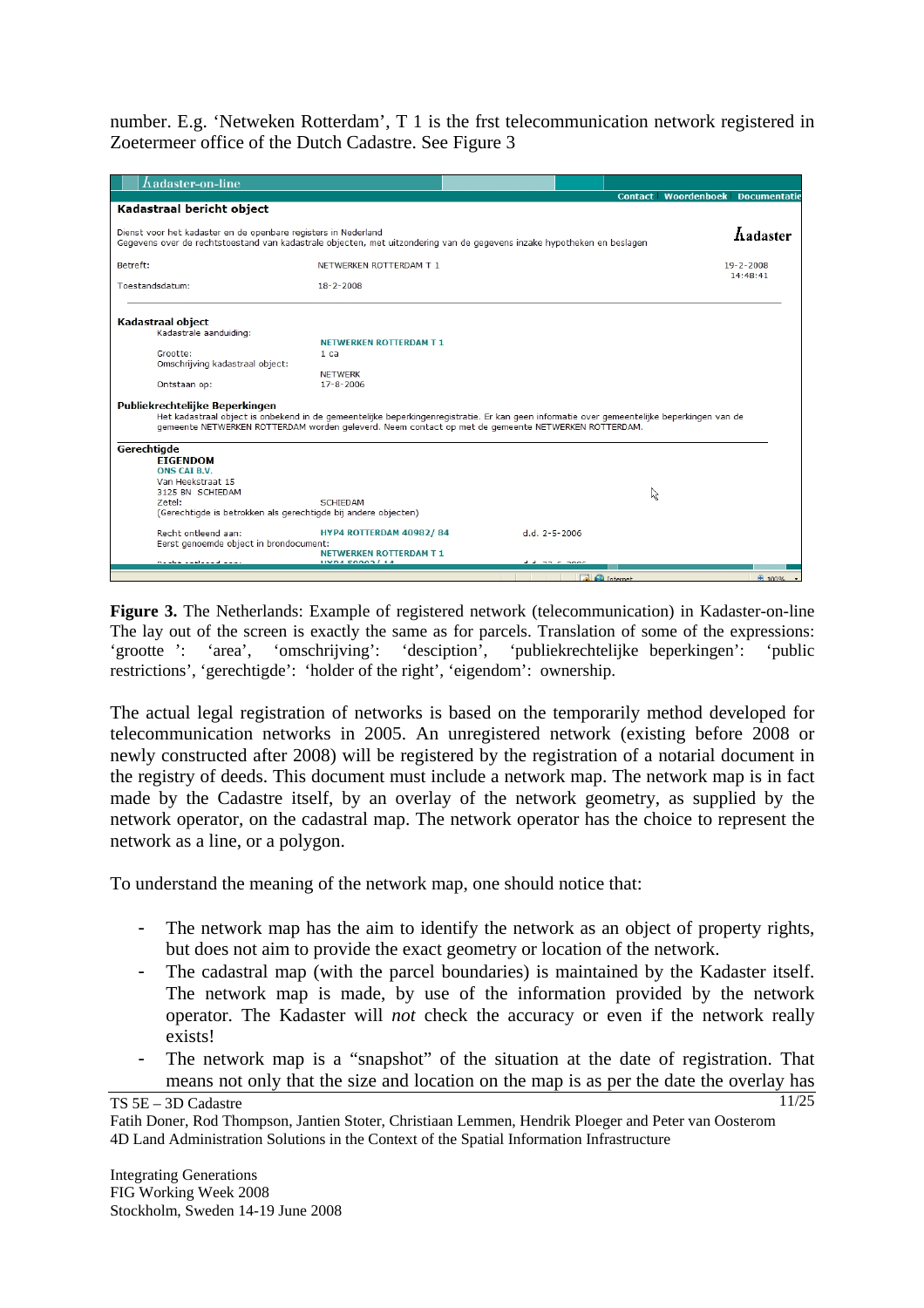been made, but also the cadastral map (and therefore the parcels and parcel numbers) on that day. If the next day one of the intersecting parcels is subdivided (in which case the newly created parcels will get new numbers), this will not (and can not) change the registered network map. Therefore, the older the network map, the bigger the chance that an actual parcel cannot be traced on the map. When the network changes in size, or location, a new network map needs to be registered.

- A change in the physical network (extension or reduction) means that a new notarial document, and a new network map must be registered.

Once registered, in future transactions, the deed needed for the transfer of the ownership of the network, or the establishment of limited rights on it (e.g. a mortgage), will refer to the cadastral identifier of the network (like the reference to the parcel number in the case of the transfer of a piece of land).

## **6. REGISTRATION IN 3D AND 4D: QUEENSLAND CASE**

As mentioned before, in most land administration system, geometric description of 3D objects (e.g. buildings, underground utilities) is only available on separately maintained documents and not digitally linked to cadastral maps. In addition, spatial information on limited rights such as easement and superficies are provided only for complete affected parcels.

Compared to other countries, land administration in Queensland, Australia offers many possibilities to register 3D objects. For example, easements can be registered for public utilities such as the supply of water, gas, electricity, telecommunication facilities, and can be drawn on volumetric survey plan with their own geometry and therefore they may cross several parcels. These easements can also be restricted vertically in both depth and height and defined as volumetric easement on a volumetric plan. Vertical restrictions of the easements are described on these volumetric plans reference to Australian Height Datum together with details of the Permanent Mark on which this is based. There is little restriction on the shapes that are allowed in defining 3D cadastral objects, including easements, provided that an unambiguous definition of the extents can be determined. In practice, the survey plan must contain plan, elevation and isometric views that make the shape and location of the parcels clear, with the necessary bearings and distances annotated (Figure 4).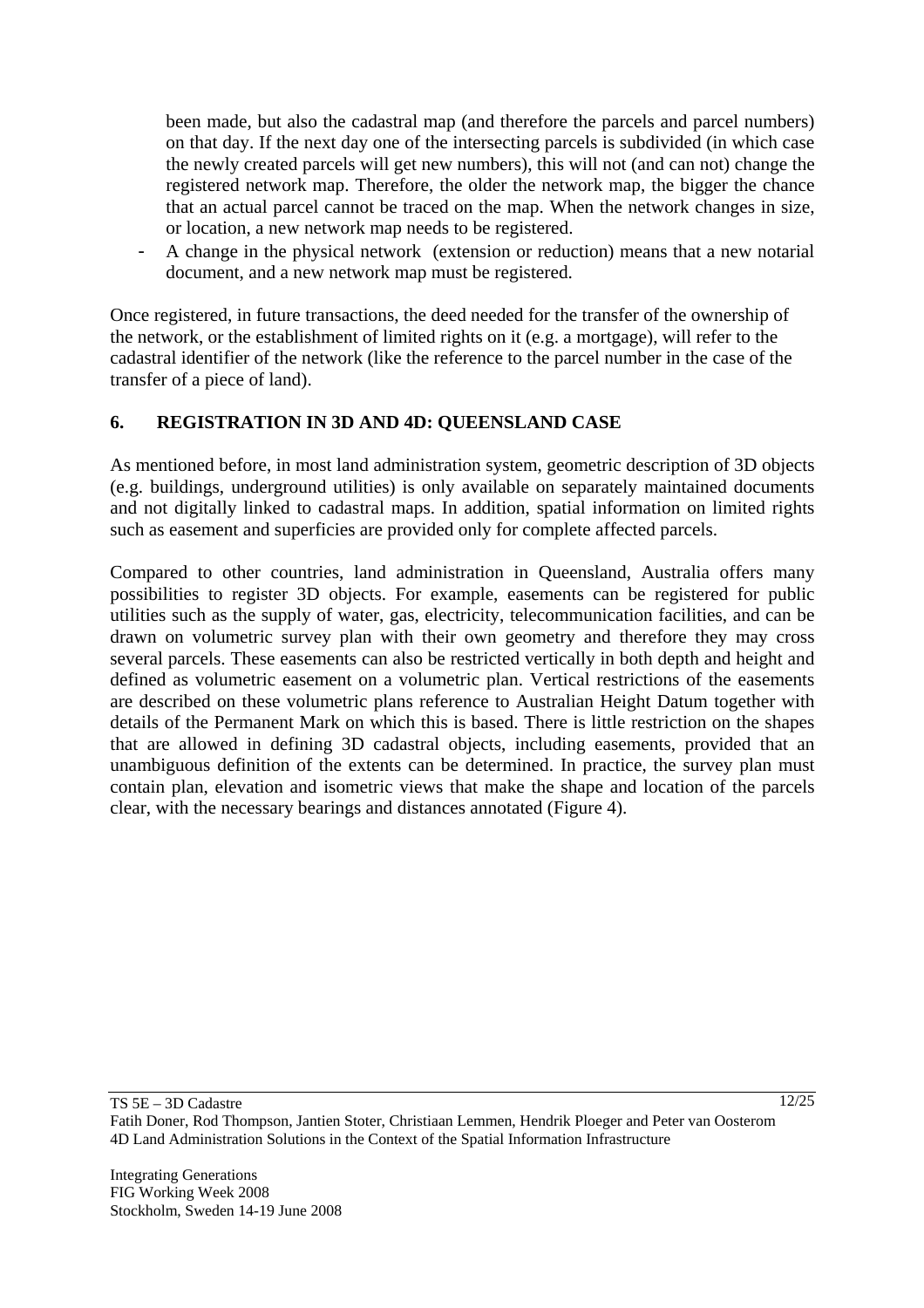

**Figure 4** Example of volumetric survey plan for easement

#### TS 5E – 3D Cadastre

Fatih Doner, Rod Thompson, Jantien Stoter, Christiaan Lemmen, Hendrik Ploeger and Peter van Oosterom 4D Land Administration Solutions in the Context of the Spatial Information Infrastructure

Integrating Generations FIG Working Week 2008 Stockholm, Sweden 14-19 June 2008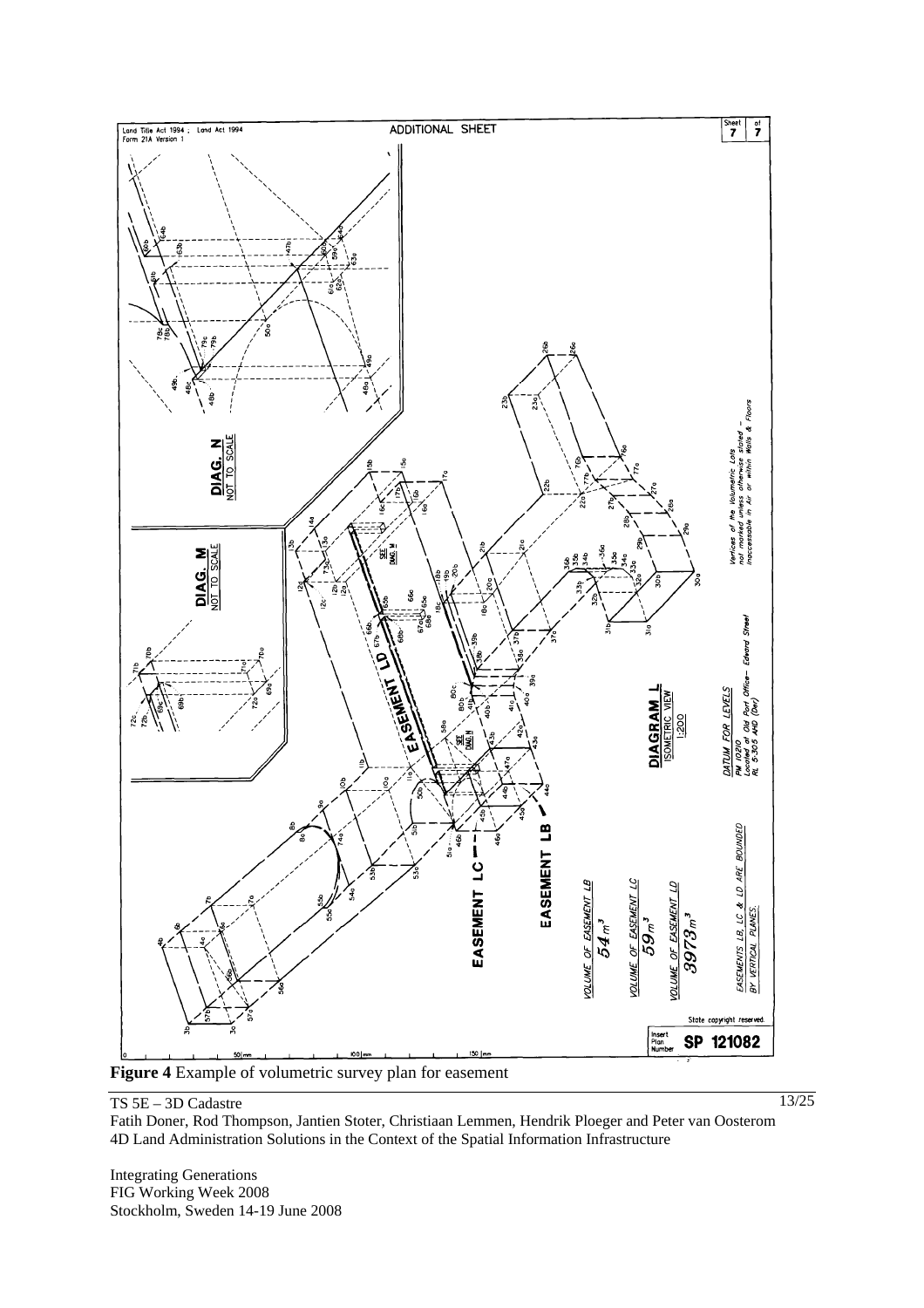In Queensland, all secondary interests such as easements, are initially defined when the base parcel is surveyed. The rule is that each secondary interest parcel is defined as existing within a single base parcel, and therefore cannot cross a base parcel boundary. Three situations may be identified: 2D only; 3D secondary interests over a 2D base parcel; or a full 3D subdivision of space. As time passes, a 2D base parcel may be subdivided, with the secondary interest parcels not necessarily being redefined, leaving secondary interest parcels which cross base parcel boundaries (Figure 5).



**Figure 5** In the situation on the left, easement A is defined over parcel 2. On the right, parcel 2 has been subdivided to form parcels 3 to 7, with easement A applying to them all

This is unlikely in the case of a full 3D subdivision. In this case, the volume of space will be completely re-defined, including all easements. At present, all 3D parcels which represent secondary interests are defined as a region in space, which represents a secondary interest on the base 2D parcel. The base parcel is not re-defined into a 3D parcel to explicitly excise the volume of the secondary interest (Figure 6).



**Figure 6 A 3D easement "A" as a secondary interest in a 2D parcel "1".**

TS 5E – 3D Cadastre Fatih Doner, Rod Thompson, Jantien Stoter, Christiaan Lemmen, Hendrik Ploeger and Peter van Oosterom 4D Land Administration Solutions in the Context of the Spatial Information Infrastructure

Integrating Generations FIG Working Week 2008 Stockholm, Sweden 14-19 June 2008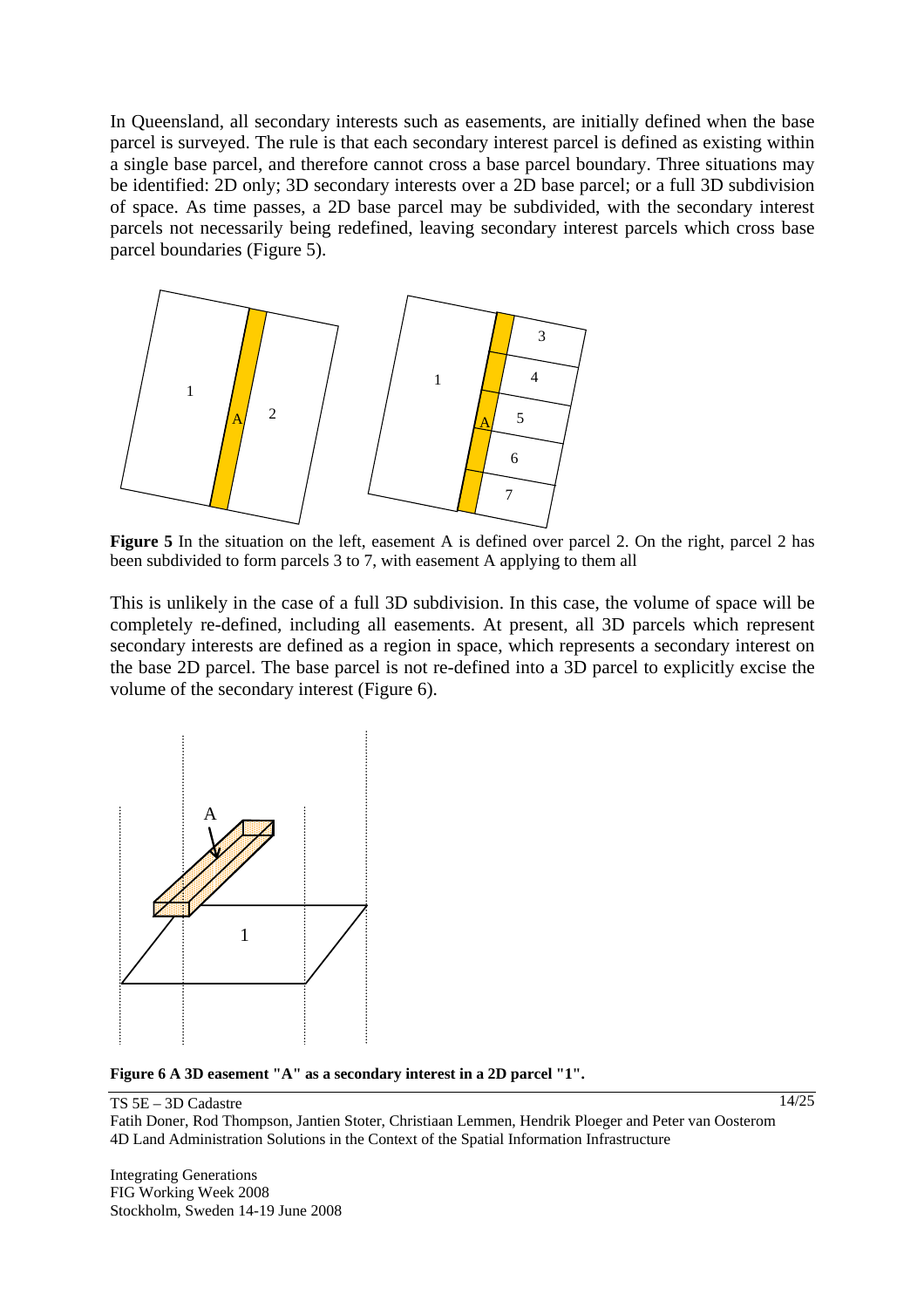For this reason, it could be expected that a 3D secondary interest in the form used in Queensland may intrude into more than one base cadastral 2D parcel in the future.

By contrast, where there is need to reserve space in a building for infrastructure which would be thought of as a secondary interest in the 2D cases, the full volume will be subdivided, with the infrastructure parcels being properly constructed 3D parcels which do not overlap other 3D parcels (and are therefore not seen as secondary interests).

Although only footprints of easements on surface are currently shown in cadastral geographical data set in Queensland, the availability of 3D geometric description of easements offers the possibility of incorporating the information in land administration (Figure 7).



**Figure 7** Cadastral maps from Queensland with/without the footprints of the 3D parcels (100,101) and easement (103) (Stoter et al., 2004)

### **7. TEMPORAL SIDE OF 4D LAND ADMINISTRATION**

In most cadastral registration databases, the time dimension is represented by a versioning of the objects (the state-based model). This takes the form of time stamps that indicate the creation and destruction of objects (see Figure 8) (van Oosterom 1997). Also many cadastral databases, record only the history of the database representation of the cadastre. Thus for example, if an error is discovered that applies to both the current parcel and a prior version of the parcel, it is corrected in the current parcel only. A result of this is that if the database is viewed as at an earlier epoch, any errors that have been corrected since that time will still be present. If there is no provision for parcels to be given a temporal extent apart from the above timestamps, there is no provision for periodic tenure, or moving rights (van Oosterom, Ploeger et al. 2006).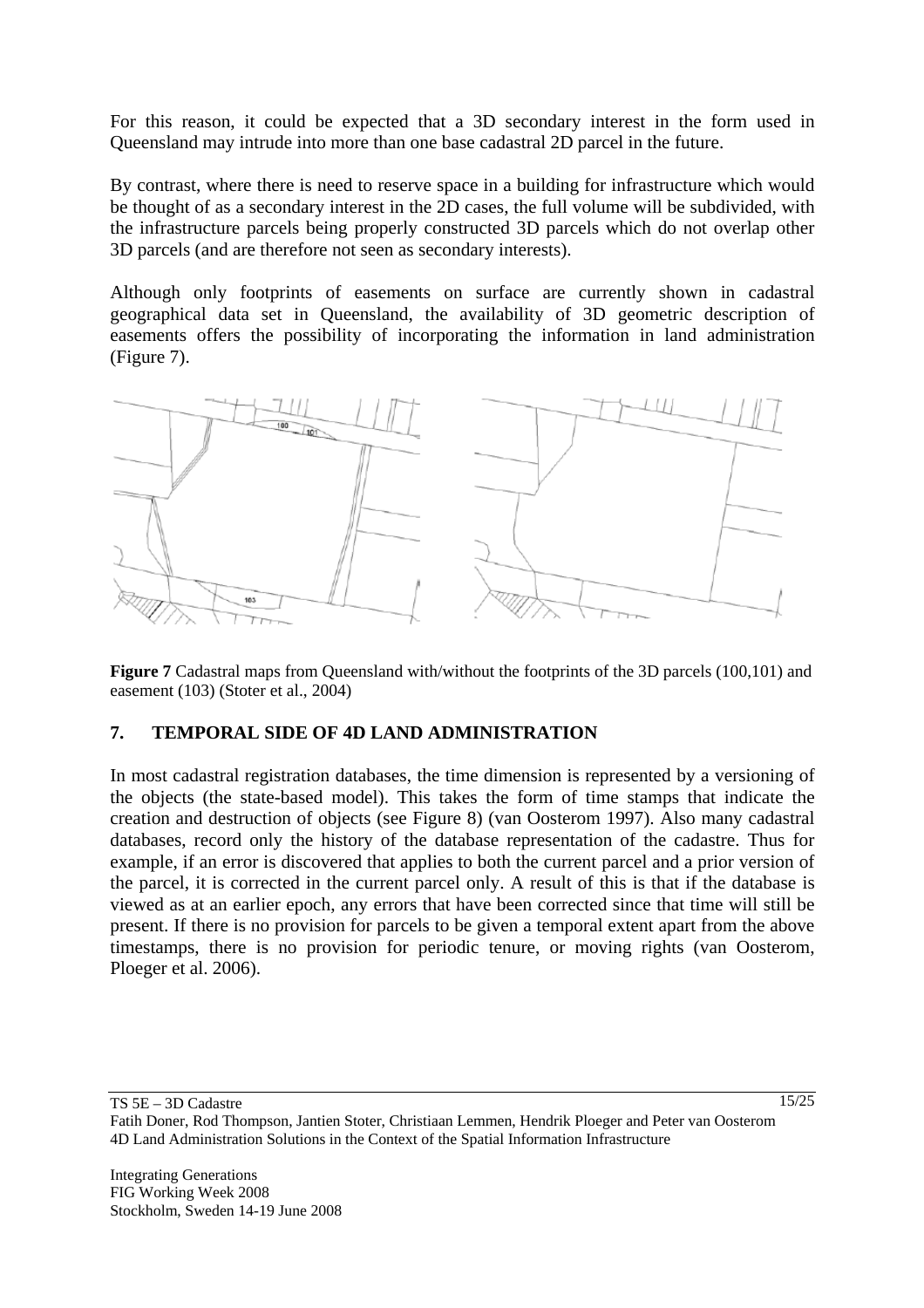

**Figure 8** Changes of state of a subdivision.

An alternative approach to these 4D conceptual situations is possible, where each parcel is also considered in the implementation to be a 4D hyper volume, with its extents being defined by 4-dimensional hyperplanes, which meet in vertices, which are 4-dimensional points (x,y,z,t). This may have advantages where such issues as moving rights (e.g. grazing rights where the position of the right varies with time), or "slow and imperceptible" changes (where a property boundary is defined by a natural feature such as a riverbank, which moves slowly with time), ) occur. However, with the current limited availability of 4D technology but generally a feasible and simpler system is obtained by adopting the state-based model (with separate attributes for geometry and time in the implementation), as does the Land Administration Domain Model (LADM), formerly known as the Core Cadastral Domain Model (van Oosterom and Lemmen 2006).

# **8. LADM APPROACH TO UTILITY NETWORKS IN CONTEXT SII**

In general, the resolution of problems in society requires more information than provided from one single data set, and this is equally true for problems with a spatial concept. To address these problems availability of well-maintained links between spatial data sets and other basic or key data sets, for example, on addresses, persons, companies, buildings, land rights, etc. is inevitable. Therefore, an effective spatial information infrastructure (SII) is necessary for integration and multiple use of spatial information (Groothedde et al., 2008). Nowadays, different organizations perform applications to representations of the same objects. This requires further attention for one important component of the SII – standardization– which enables these involved parties to communicate describing digital data and services. If we mention about SII, it is important to agree on what we understand from objects. This is achieved by describing objects, attributes and relationships in the standard.

The Land Administration Domain Model (LADM) (van Oosterom and Lemmen., 2006) is an attempt to achieve standardisation in the area of cadastral data following conceptual framework of Cadastre 2014 (Kaufmann, Steudler, 1998). The standardization of the land administration domain provides common definitions for land information and facilitates the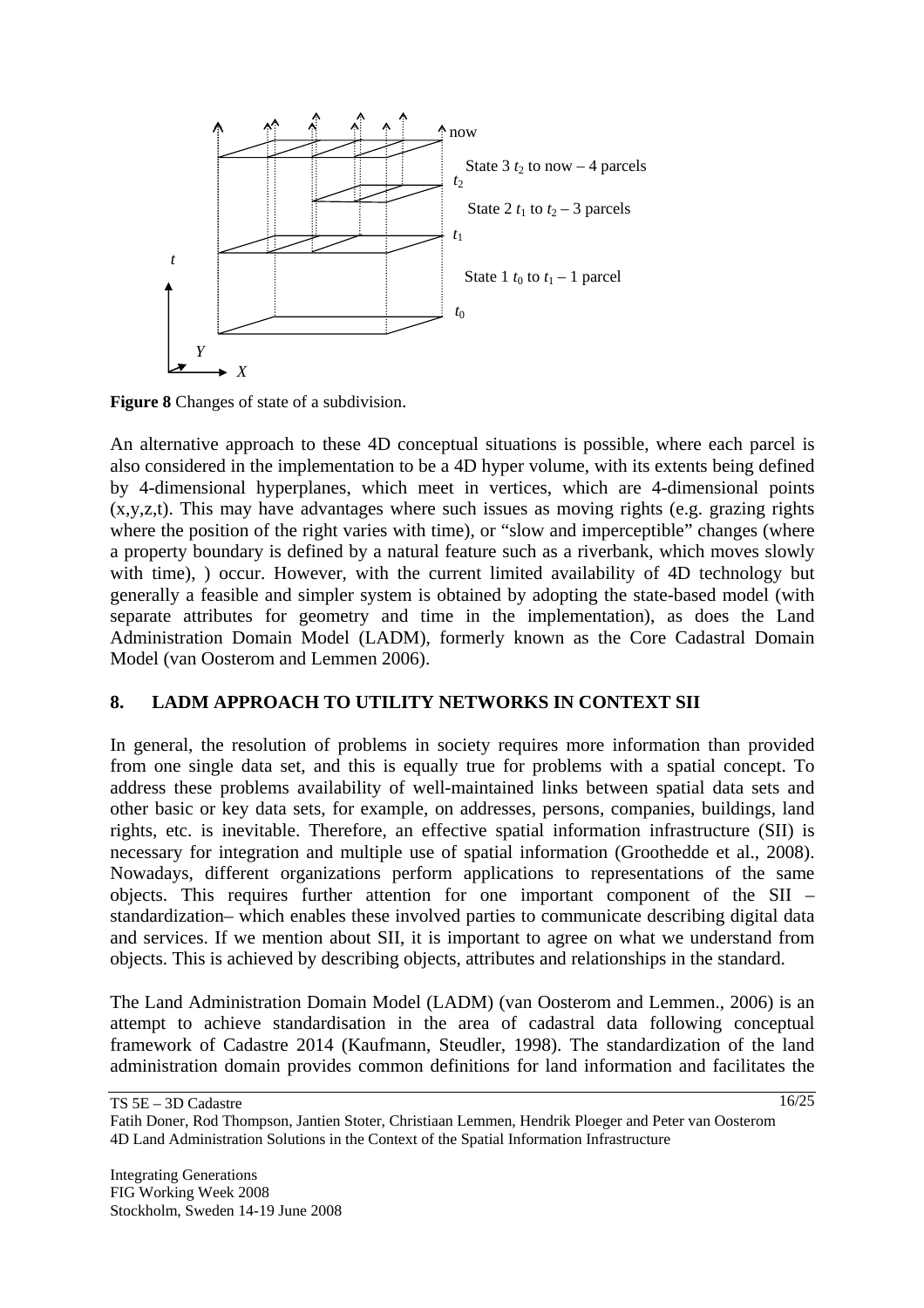effective use, understanding and automation of land related data thereby enhances data sharing.

The LADM is developed according to the rules for application schema as defined by ISO 19109. At the class level the model includes Immovables such as LegalSpaceBuilding and OtherRegisterObject (geometry of an area where a restriction or responsibility is valid, such as a right of way, protected region, LegalNetwork: legal space around utility object, etc.). In addition it contains the following concepts: SourceDocument such as SurveyDocument or LegalDocument (e.g. deed or title), Responsibilities, Restrictions (defined as Rights by other Person than the one having the ownership Right) and Mortgages. The model offers several levels of Parcel representation (depending on the data acquisition methods and the use of existing spatial data sources): Parcel (solid, face, edge and nodes based on ISO 19107), SpaghettiParcel (only geometry), PointParcel (single point), and TextParcel (no coordinate, just a description). The geometry and topology (2D and 3D) are based on the ISO/TC 211 standard classes. The model is specified in UML class diagrams and it is indicated how this UML model can be converted into an XML schema, which can then be used for data exchange. Figure 9 shows an overview of LADM.

### **8.1 Spatial and Temporal Aspects in LADM**

The LADM is fully compliant with already accepted and available standards on geometry and topology published by ISO 19107 (van Oosterom and Lemmen., 2006). Parcels have a 2D or 3D geometric description. In 2D a geometry area is defined by at least three SurveyPoints, which are per definition in the same horizontal plane (as they have no z-value, i.e. they are on the earth surface). In 3D a geometry area is defined by at least four non-partition SurveyPoints; this would result in a tetrahedron, the simplest 3D volume object. Constraints are used to indicate valid representations in the 2D and 3D case. It is important to realize that there is a difference between the 3D physical object itself and the legal space related to this object. The LADM only covers the 'legal space'. That is, the space that is relevant for the LA (bounding envelope of the object), which is usually larger than the physical extent of the object itself (for example including a safety zone).

There are two different approaches when modeling temporal changes: event and state based modeling. The LADM covers both event (via the SourceDocuments) and state based temporal modelling (via VersionedObject). In event based modelling, transactions are modelled as separate entities within the system (with their own identity and set of attributes). When the start state is known and all events are known, it is possible to reconstruct every state in the past by traversing the whole chain of events. In state based modelling, on the other hand, the states (that is the results) are modelled explicitly: every object gets (at least) two dates/times, which indicate the time interval during which this object is valid. Via the comparison of two succeeding states it is possible to reconstruct what happened as a result of one specific event. It is very easy to obtain the state at a given moment in time, by selecting the object based on their time interval (tmin-tmax). In the LADM, every object class that needs versioning, inherits from VersionedObject class. Therefore, it is not needed to explicit add the tmin and

TS 5E – 3D Cadastre

Fatih Doner, Rod Thompson, Jantien Stoter, Christiaan Lemmen, Hendrik Ploeger and Peter van Oosterom 4D Land Administration Solutions in the Context of the Spatial Information Infrastructure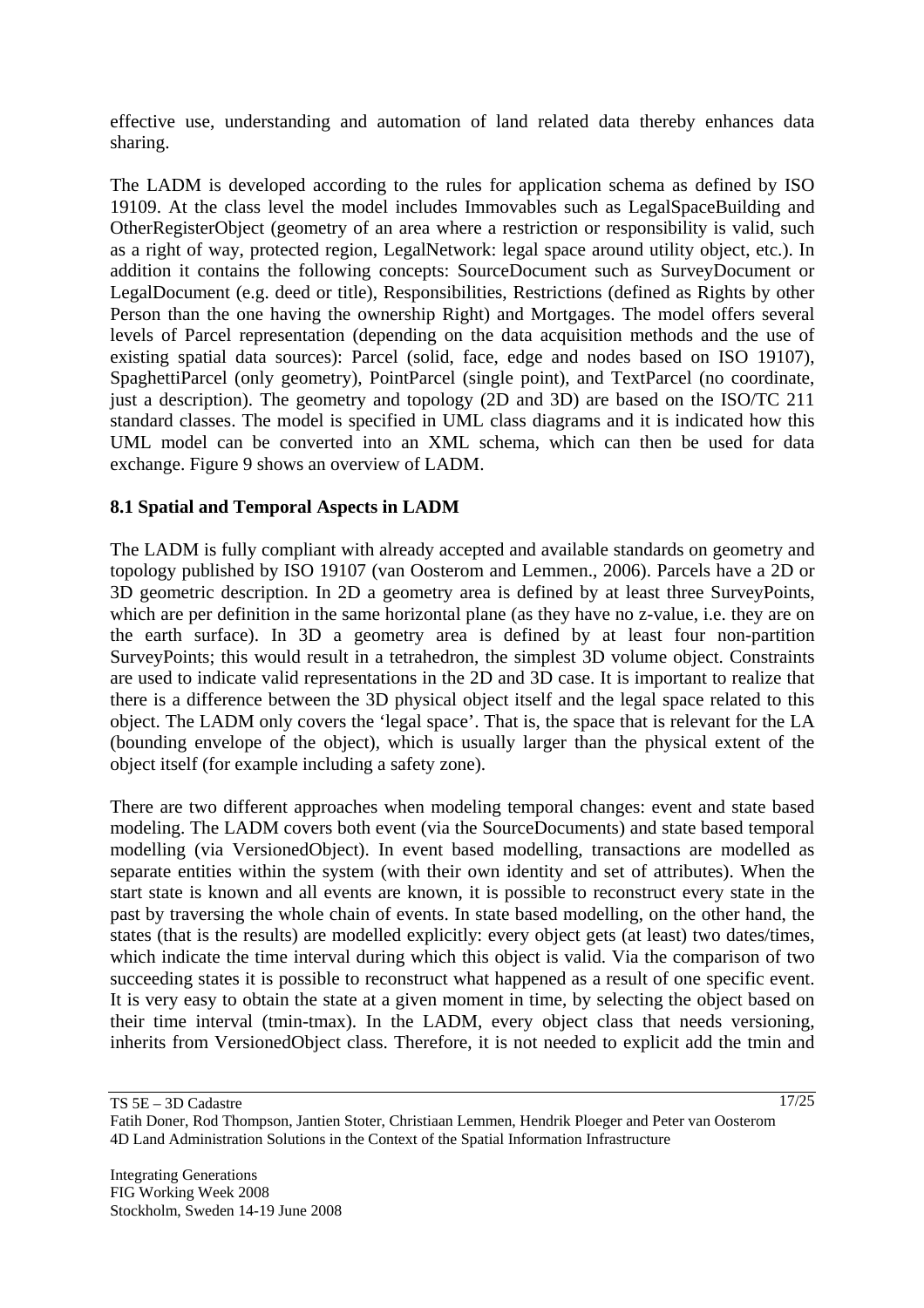tmax attributes to the main classes RegisterObject, RRR and Person (Lemmen and Van Oosterom, 2006).



**Figure 9** Overview of Land Administration Domain Model

#### TS 5E – 3D Cadastre

18/25

Fatih Doner, Rod Thompson, Jantien Stoter, Christiaan Lemmen, Hendrik Ploeger and Peter van Oosterom 4D Land Administration Solutions in the Context of the Spatial Information Infrastructure

Integrating Generations FIG Working Week 2008 Stockholm, Sweden 14-19 June 2008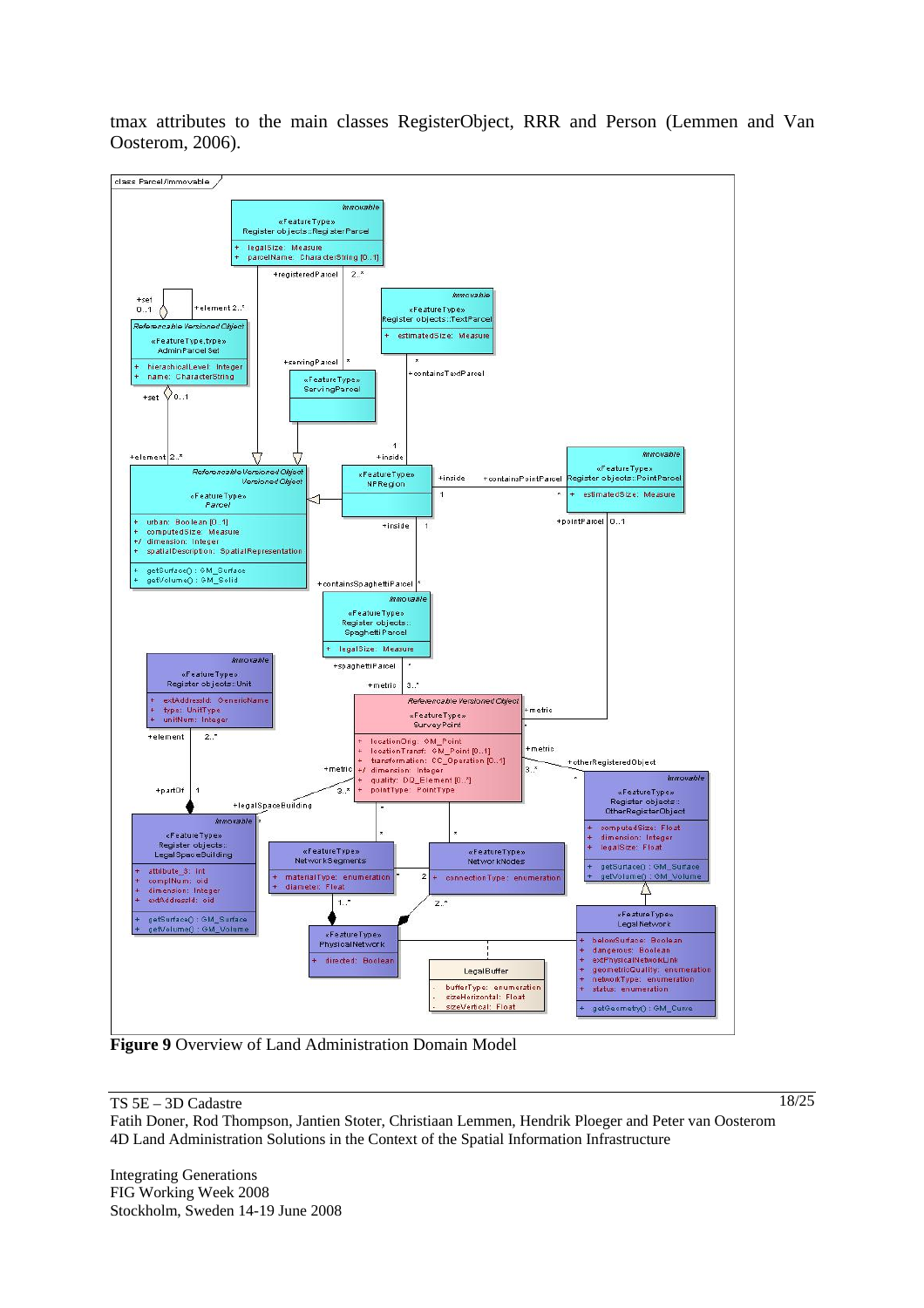### **8.2 Specification of LADM for Utility Networks**

Legal network is an extension of the LADM as specialization of OtherRegisterObject to meet the requirement of accessing information of networks, which is organized into external databases, from LA. This class has an external reference to a physical network description (in the information source at the organization responsible for the network). Other relevant attributes are belowSurface and dangerous (both Boolean), networkType (gas, water, telecom, etc.) and networkStatus (planned, inUse, outOfUse). At this stage, difference between physical and legal objects in LA should be recognized. Boundaries of the legal objects (rights) do not necessarily coincide with physical objects (as is in underground utilities). Therefore, it is not the utility network registered itself in LADM but only the legal space (2D/3D) related to the utility network. As the LegalNetwork is a subclass of RegisterObject, it is related to a Person via RRR (Figure 10). Since there is a strong relationship between the legal object (maintained by the cadastre) and the physical object (maintained for each separate network by the owner), the physical and legal representations should be updated consistently within a given amount of reasonable time when a utility network is updated.



**Figure 10** Conceptual model for registration of utility network represented in UML

#### TS 5E – 3D Cadastre

19/25

Fatih Doner, Rod Thompson, Jantien Stoter, Christiaan Lemmen, Hendrik Ploeger and Peter van Oosterom 4D Land Administration Solutions in the Context of the Spatial Information Infrastructure

Integrating Generations FIG Working Week 2008 Stockholm, Sweden 14-19 June 2008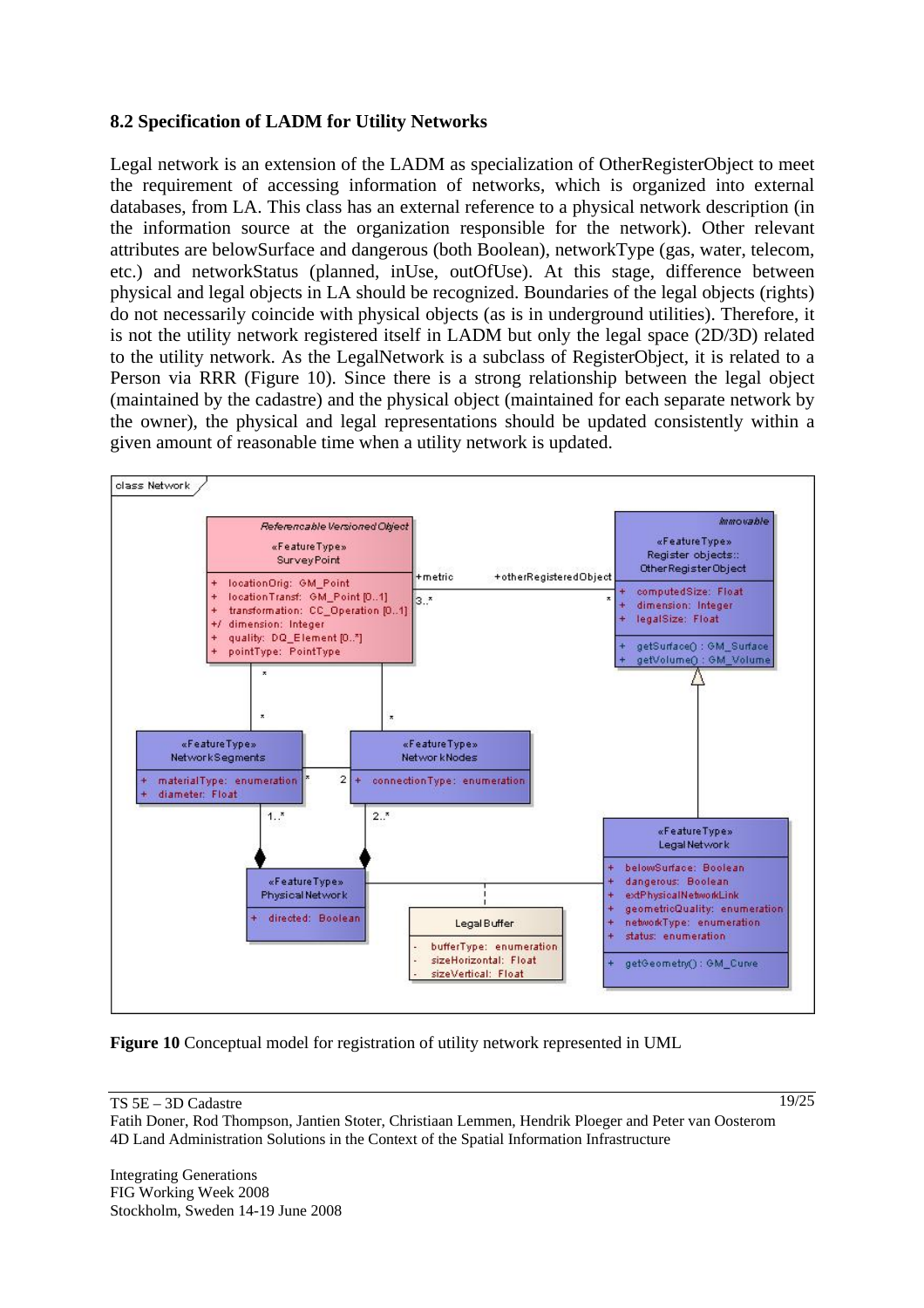The object LegalNetwork has a method getGeometry(), this method determines the geometry based on LegalBuffer and the associated PhysicalNetwork. It is very well possible that registration will be organized in a distributed environment: LegalNetwork at Cadastre and PhysicalNetwork at the registration of the network holder (owner). The relation between both LegalNetwork and PhysicalNetwork types of is that geometry of the LegalNetwork can be derived from PhysicalNetwork by buffering (shape and extension). It has to be noted that in such a distributed environment the network holder (owner) has to keep historical versions of the network (in order to keep references from LegalNetwork consistent). In case of updates (changes) of the PhysicalNetwork a signal has to be sent to Cadastre, which must then decide to move (or not) from the existing version of LegalNetwork to the new version. In this scenario id's and timestamps are of crucial importance ((Groothedde et al., 2008).

## **9. EVALUATION OF THE ALTERNATIVES OF LINKING CADASTRAL REGISTRATION WITH UTILITY REGISTRATION**

At this stage, three alternatives are distinguished in LA. First one is to link to documents in relation to utility networks as attribute. The second is to copy 3D geometric description of the utilities into LA. The last is to refer from the LA system to 3D descriptions in external registrations of utility networks.

Based on different laws, in land administration systems, the right on a land can include objects on the surface and object beneath and above the surface. In existing situations, the most distinctive objects that have 3D characteristic are buildings or individual units on parcels. One basic solution to model this situation in current practice is to link the units to the parcel as an attribute. Although simple, the method neglects the fact that the building units have their own spatial characteristics. This solution works well as long as one or several buildings belong to the same parcel. This solution can also be improved by using external references in order to access to separately maintained digital or analog drawings of individual apartment units. Since the drawings are not integrated geographical part of the cadastral database, however, they could not be recognized and queried spatially. A similar approach can be adopted for underground utility networks. The main difference is that theses objects can cross several parcels and drawings describing 2D/3D restrictions on the parcels can only be found for the affected part of the every parcel.

Second option may be to copy the information of 3D objects (buildings, underground networks, tunnel etc.) into the cadastral geographical database. Different from the first approach, the second option takes the geographical characteristic of the objects into consideration. In case of utility networks, a 3D geometric description of the physical object can be obtained from the network operator and the whole network can be stored (registered) in the Cadastre as an independent object.

The third alternative requires using of SII to access to information of utility networks from LA. The idea behind the option is that LA can benefit from distributed registrations within a SII which provides the possibility to link information of utility networks maintained in

TS 5E – 3D Cadastre

Fatih Doner, Rod Thompson, Jantien Stoter, Christiaan Lemmen, Hendrik Ploeger and Peter van Oosterom 4D Land Administration Solutions in the Context of the Spatial Information Infrastructure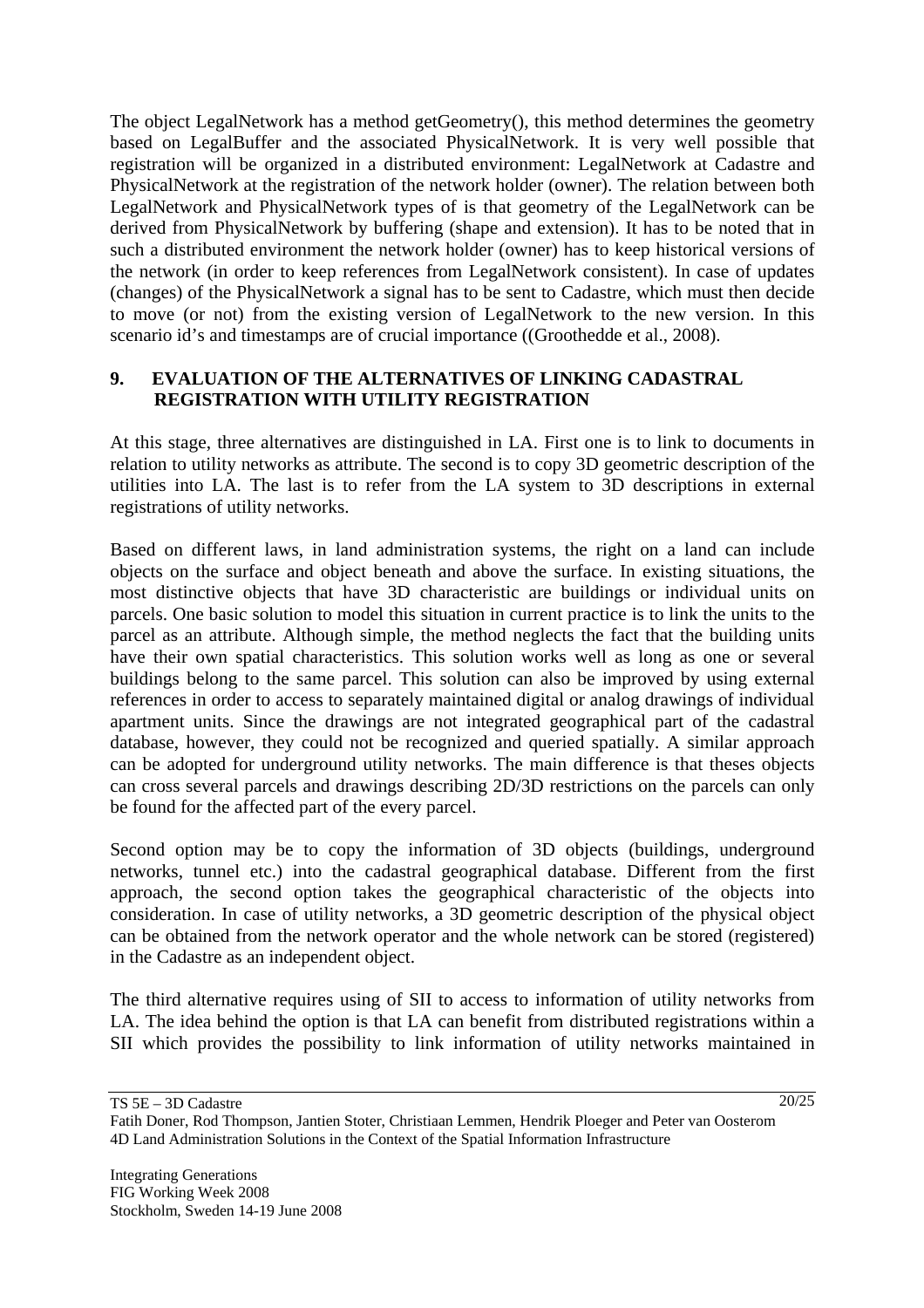different databases. In this approach, geometry of utilities can remain and be maintained at their original source while this information can be accessed from LA.

The first option is a solution which is currently being applied in many land administration systems. Main disadvantage of this option is that it neglects geometric characteristic of objects. This can be overcome with the second option. To apply the second option, however, it can be required to adjust the current system by organizing objects in three layers, a layer for each space (e.g. surface for parcels, below surface for objects such as underground utilities, above surface for buildings). The main advantage of such an approach is that it preserves also the current surface layer. The advantage of the last option (also the second option) is that the availability of the physical object (2D/3D) in the LA could improve the current situation in case of utility network. For example, in this way, gaps which may be caused by obligations to tolerate constructions for public purposes or which may be met when no rights are established on the parcel could be avoided and traced (Stoter and Ploeger, 2003). In addition, the physical network can be used for registration of legal space which encloses the physical network object. Consequently, the real situation above, on and under land is better reflected in LA. The last option is the ideal solution because it supports sharing and multipurpose of spatial data.

## **10. CONCLUSIONS**

Due to the complex management tasks, modeling dynamic and multi-dimensional spatial information has become one of the challenging topics in current land administration systems. Land administration systems have already dealt with the higher dimensions, i.e. 3D (2D space and height information) and 4D (3D and time) within their current technical and institutional structure. As a practical approach, temporal and multidimensional information are treated as attributive data. However, the separated approach has shown limitations in certain situations. In this paper, we propose a foundation of land administration for in 4D which implies a partition both in space and time without gaps or overlaps. To overcome the limitations and to implement (after analyzing its impact) the conceptual thinking, the best way may be to use a 4D space-time topological structure as the foundation, which will guarantee the consistency. In the short term a separate 3D and time attribute model can be an option. However, this option requires using constraints and adding additional rules to the model.

The most typical objects which are located above or below the surface parcels are utilities. It can be concluded from this paper that problems are similar for legal and technical management of these 4D objects in different countries although the countries have different legislation on land administration. The ideal solution could be to take advantage of SII to share spatial information of utilities maintained by organizations responsible for the operation of the network while registering legal space of these physical objects in the land administration. At this stage, the difference between legal and technical objects should be recognized. Land administration systems deal with legal objects and these virtual objects may not necessarily coincide with physical objects as is in utility networks. Therefore, adjustments in land administration can be required to apply this solution.

TS 5E – 3D Cadastre Fatih Doner, Rod Thompson, Jantien Stoter, Christiaan Lemmen, Hendrik Ploeger and Peter van Oosterom 4D Land Administration Solutions in the Context of the Spatial Information Infrastructure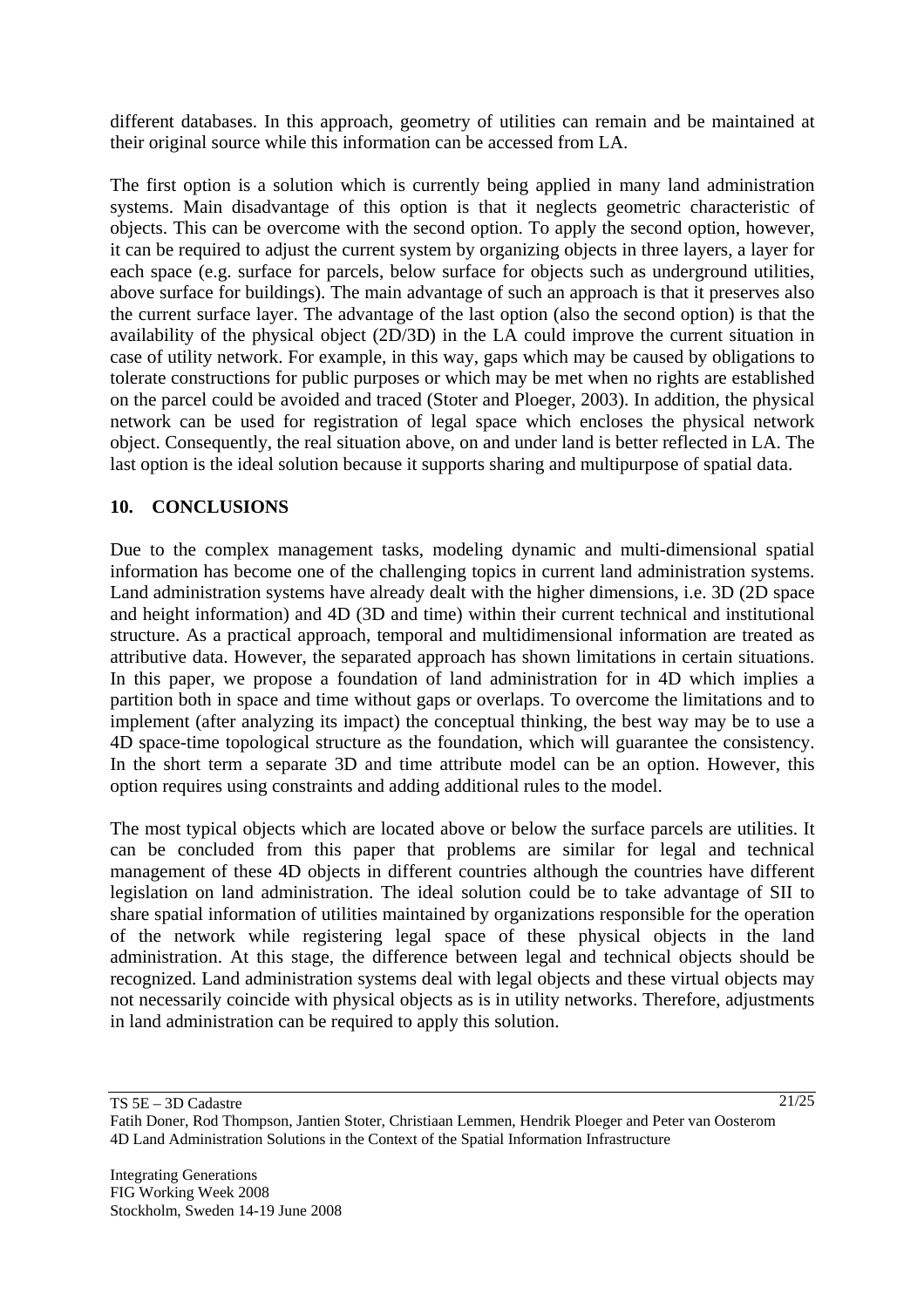Since 4D land administration can benefit from distributed information, we finally focused on LADM to determine if it is suitable for integrating separate registrations in order to improve current situation within SII context. We argue that LADM might be able to support the 4D land administration in case of utility networks adopting available international geoinformation standards and conceptual legal framework of land administration.

### **REFERENCES**

- Groothedde, A., Lemmen, C., van der Molen, P., and van Oosterom, P., 2008. A Standardized Land Administration Domain Model as Part of the (Spatial) Information Infrastructure
- Demir, O., Uzun, B., ve Çete M., Turkish Cadastral System, Survey Review 40, No.307, 54- 66, 2008.
- Doner, F., Biyik, C., (2007), Üç Boyutlu Kadastro, Bulletin of Chamber of Survey and Cadastre Engineers of Turkey, Vol:97, ISSN 1300-3534, p:53-57, Ankara (in Turkish).
- Karatas, K., 2007. Kentsel Teknik Altyapı Tesisleri, Kadastrosu ve Türkiye'deki Uygulamaların Organizasyonu, Doktora Tezi, KTÜ, Fen Bilimleri Enstitüsü, Trabzon (in Turkish).
- Lemmen, C., and van Oosterom, P., Version 1.0 of the FIG Core Cadastral Domain Model. XXIII International FIG congress, Munich, October 2006, 18 p.
- Ploeger, H.D., and Stoter, J.E. Cadastral registration of cross boundary infrastructure objects. FIG working week, Athens, Greece May 22-27, 2004. 18 p.
- Stoter, J.E. and Ploeger, Registration of 3D objects crossing parcel boundaries. FIG working week, Paris, France April 13-17 2003, p. 1/16-16/16.
- Stoter, J.E., 2004, 3D cadastre, PhD thesis, 327 pp, TU Delft, the Netherlands
- Stoter, J.E., van Oosterom, Ploeger, H., Aalders H., 2004, Conceptual 3D Cadastral Model Applied in Several Countries, FIG Working week 2004, May, Athens, Greece.
- UN and FIG, 1999. Report of the Workshop on Land Tenure and Cadastral Infrastructures for Sustainable Development, Final Edition, Bathurst-Australia.
- Van der Molen, P.: Institutional Aspects of 3D Cadastres, Computers, Environment and Urban Systems 27, 383–394, 2003.
- Van Oosterom, P., Ploeger, H., Stoter, J., Thompson, R., Lemmen C., 2006, Aspects of a 4D Cadastre: A First Exploration, Shaping the Change XXIII FIG Congress October 8-13, Munich, Germany.
- Van Oosterom, P. (1997). Maintaining Consistent Topology including Historical Data in a Large Spatial Database. Auto Carto 13, Seattle, WA.
- Van Oosterom, P. and C. Lemmen (2006). The Core Cadastral Domain Model: A Tool for the Development of Distributed and Interoperable Cadastral Systems. International Conference on Enhancing Land Registration and Cadastre for Economic Growth in India, New Delhi.

TS 5E – 3D Cadastre

Fatih Doner, Rod Thompson, Jantien Stoter, Christiaan Lemmen, Hendrik Ploeger and Peter van Oosterom 4D Land Administration Solutions in the Context of the Spatial Information Infrastructure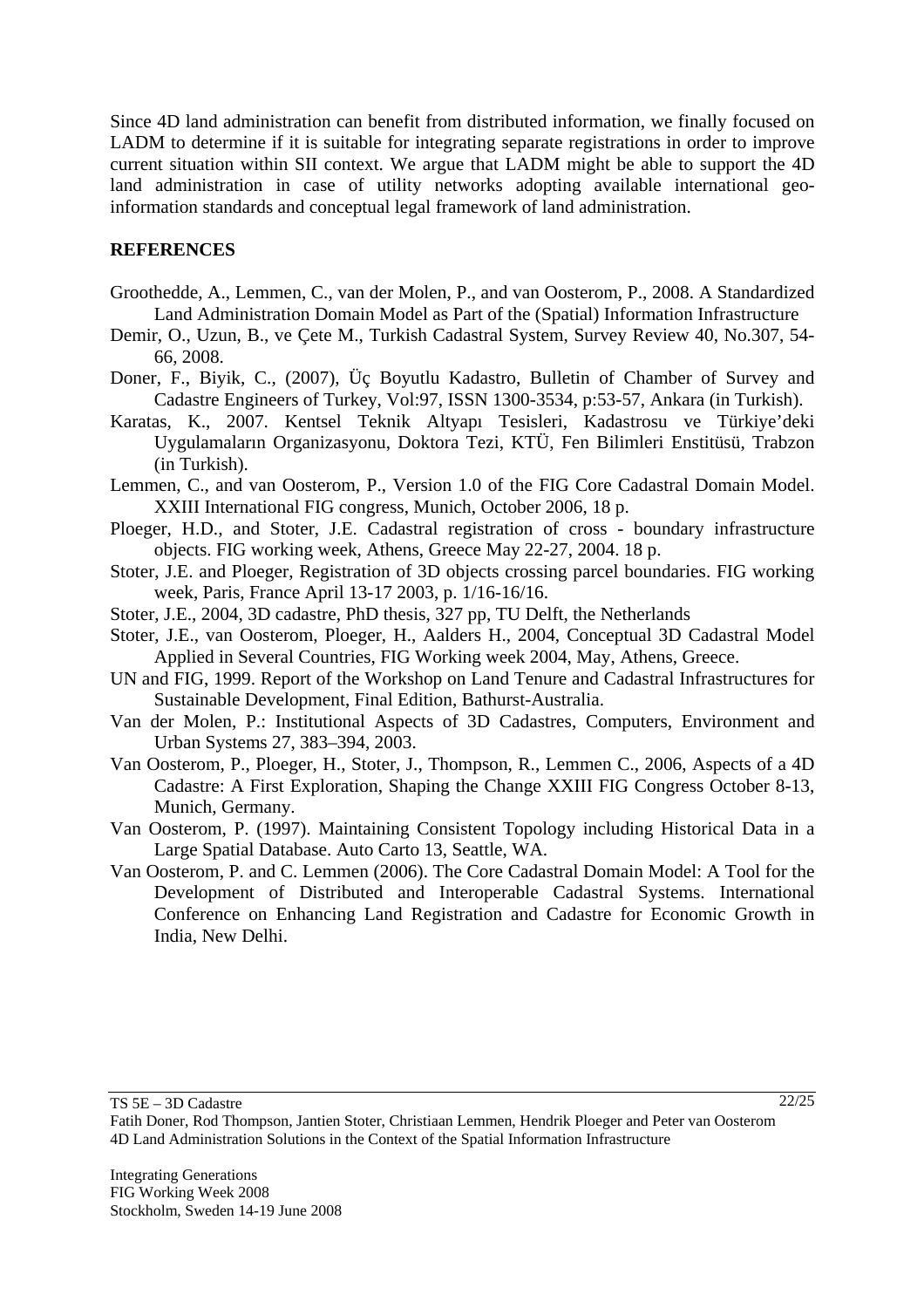### **BIOGRAPHICAL NOTES**

**Fatih Doner** graduated from the Department of Geodesy and Photogrammetry Engineering at KTU in 2002. He received his MSc degree with the thesis entitled "Mobile Geographic Information Systems: Basics and Applications" in August 2005. After that time he started to his PhD study on 3D cadastre for Turkey. He is currently carrying on his study at Delft University Technology as exchange PhD student. His research interests are cadastre, land information systems and relevant GIS applications.

**Rod Thompson** has been working in the spatial information field since 1985. He designed and led the implementation of the Queensland Digital Cadastral Data Base, and is now principal advisor in spatial databases. He obtained a PhD at the Delft University of Technology in December 2007.

**Jantien Stoter** graduated in Physical Geography at Utrecht University in 1995 before beginning her career as a GIS specialist with the District Water Board of Amsterdam and later in the Engineering Office of Holland Rail Consult. Her university career started in 1999 as an assistant professor, section GIS technology, Delft University of Technology. In 2004 she finished her PhD research on 3D Cadastre, for which she received the professor J.M. Tienstra research award. In 2004 she started as assistant professor at the Geo-Information Processing department at ITC, Enschede. Since 2006 she holds the position of associate professor. Her main research and education responsibilities are generalisation of geo-information, multiscale databases, 3D geo-information, and user issues of geo-information.

**Christiaan Lemmen** holds a degree in geodesy of the University of Delft, The Netherlands. He is an assistant professor at the International Institute of Geo-Information Science and Earth Observation ITC and an international consultant at Kadaster International, the International Department of the Netherlands Cadastre, Land Registry and Mapping Agency. He is vice chair administration of FIG Commission 7, 'Cadastre and Land Mangement', contributing editor of GIM International and guest editor on Cadastral Systems for the International Journal on Computers, Environment and Urban Systems CEUS. He is secretary of the FIG International Bureau of Land Records and Cadastre OICRF.

**Hendrik Ploeger** studied law at Leiden University and the Free University of Amsterdam, The Netherlands. In 1997 he finished his PhD-thesis on the subject of the right of superficies and the horizontal division of property rights in land. After an assistant-professorship in civil and notary law at Leiden University, he is since 2001 assistant-professor at Delft University of Technology, The Netherlands and teaches several subjects in the field of land development, land law and land registration. His research interests are land law and land registration, especially from a comparative legal perspective. Hendrik is national delegate to FIG Commission 7.

**Peter van Oosterom** obtained a MSc in Technical Computer Science in 1985 from Delft University of Technology, The Netherlands. In 1990 he received a PhD from Leiden University for this thesis "Reactive Data Structures for GIS". From 1985 until 1995 he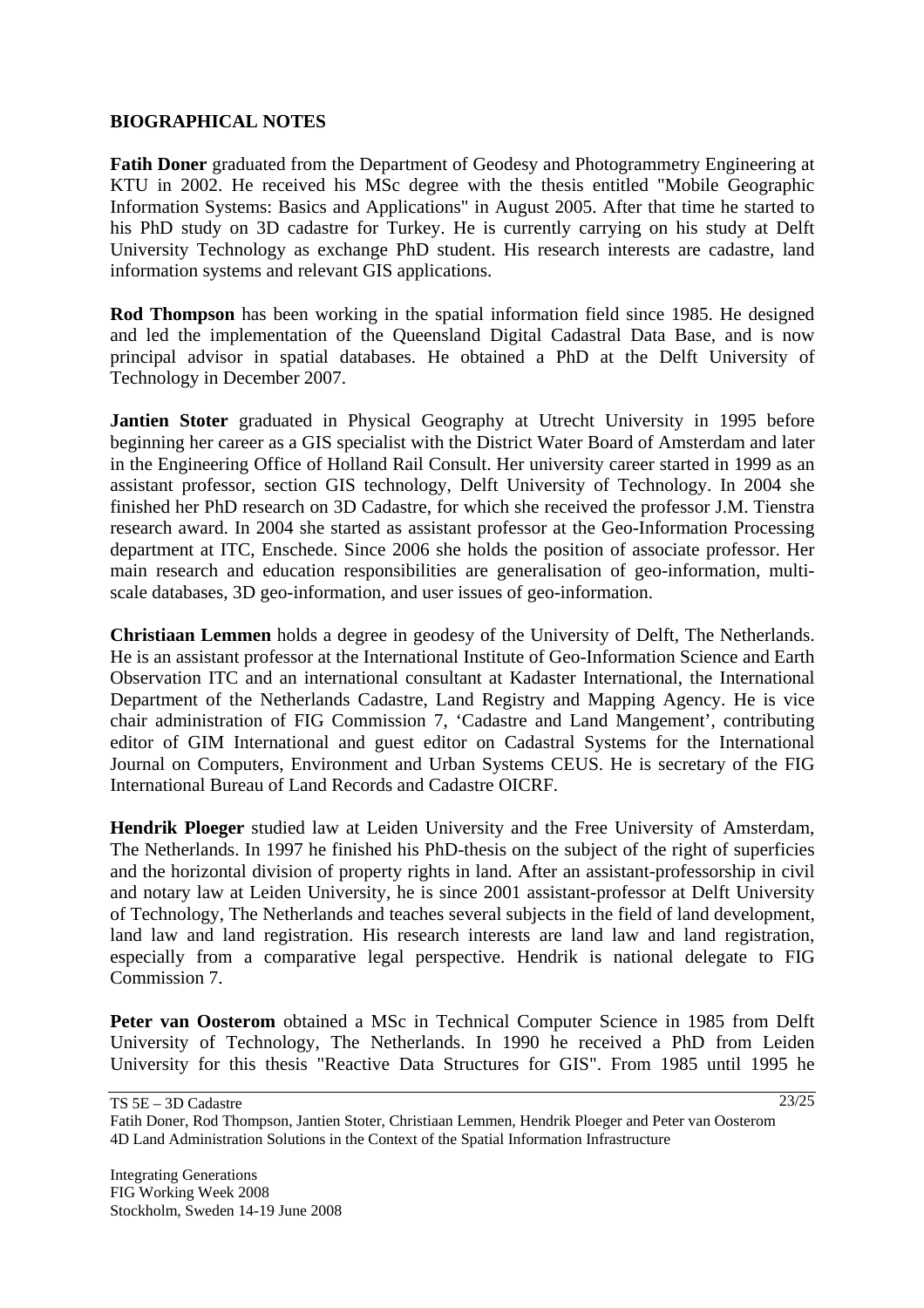worked at the TNO-FEL laboratory in The Hague, The Netherlands as a computer scientist. From 1995 until 2000 he was senior information manager at the Netherlands' Kadaster, were he was involved in the renewal of the Cadastral (Geographic) database. Since 2000, he is professor at the Delft University of Technology (OTB) and head of the section 'GIS Technology'. He is European editor of the International Journal on Computers, Environment and Urban Systems (CEUS).

## **CONTACTS**

Fatih Doner Karadeniz Technical University, Gumushane Faculty of Engineering Department of Geodesy and Photogrammetry Engineering 29000 Gumushane, **TURKEY** Tel. + 90 456 233 7425 Fax + 90 456 233 7427 Email: fatih@ktu.edu.tr

Rod Thompson Queensland Government, Department of Natural Resources and Mines Landcentre, Main and Vulture Streets, Woollongabba Queensland 4151 AUSTRALIA E-mail: Rod.Thompson@nrm.qld.gov.au

Jantien E. Stoter International Institute or Geo-Information Science and Earth Observation P.O. Box 6 7500 AA Enschede THE NETHERLANDS Tel. +31534874444 Fax +31534874400 E-mail: stoter@itc.nl Web site: www.itc.nl